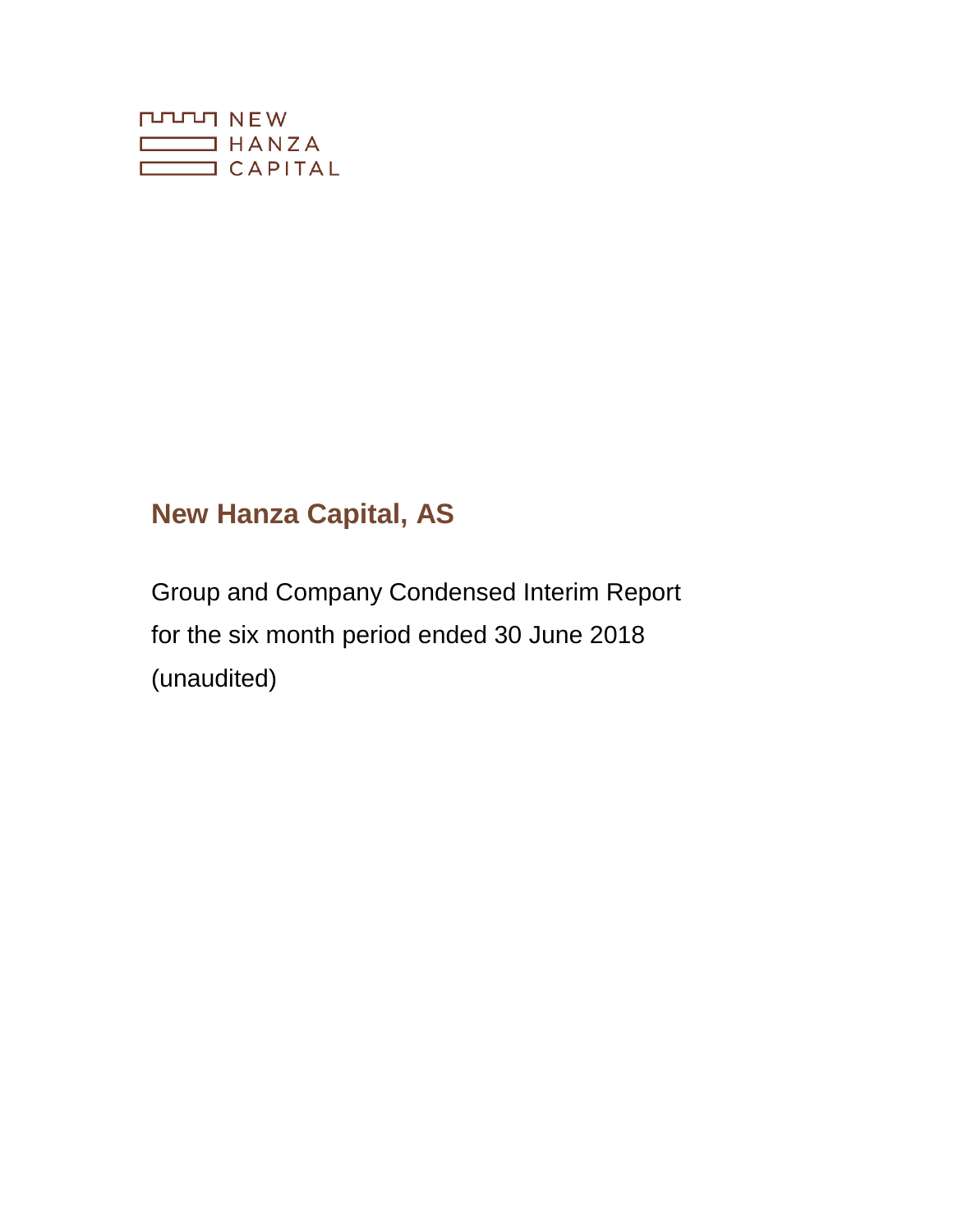## **Contents**

| Statements of Profit and Loss and Other Comprehensive Income for the six month period ended 30 June 2018 9<br>Group Statement of Changes to the Shareholders Equity for the six month period ended 30 June 2018  12<br>Company Statement of Changes to the Shareholders Equity for the six month period ended 30 June 2018 12 |  |
|-------------------------------------------------------------------------------------------------------------------------------------------------------------------------------------------------------------------------------------------------------------------------------------------------------------------------------|--|
|                                                                                                                                                                                                                                                                                                                               |  |

## **Disclaimer**

The financial statements were prepared in Latvian and English. In the event of any discrepancies between the Latvian and the English reports, the Latvian version shall prevail.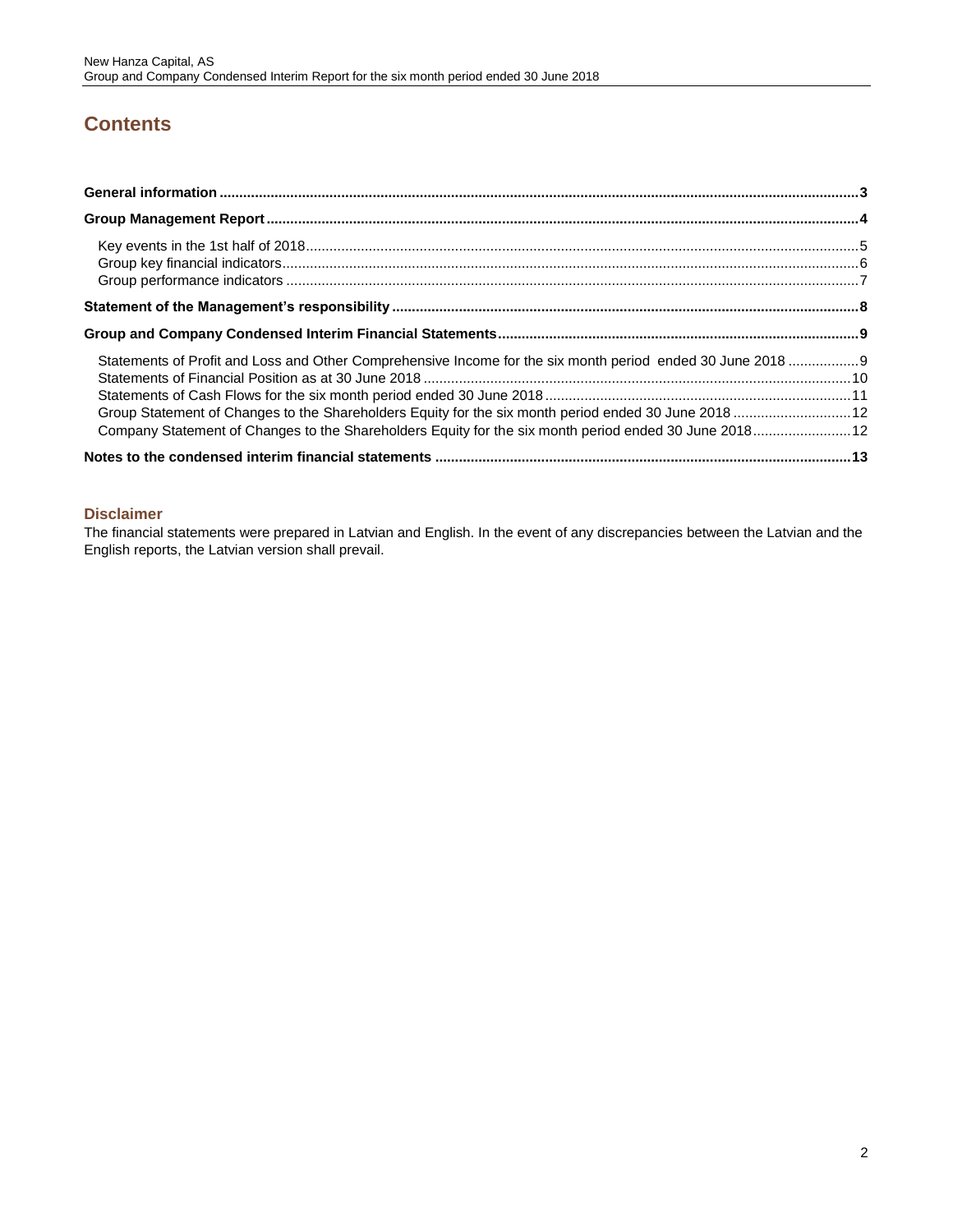## <span id="page-2-0"></span>**General information**

| Name of the Company                                                                            | New Hanza Capital                                                                                                                                                                                                                                                                                                                                                                                                                                                                                                                                                                   |                                                                                        |                               |  |  |
|------------------------------------------------------------------------------------------------|-------------------------------------------------------------------------------------------------------------------------------------------------------------------------------------------------------------------------------------------------------------------------------------------------------------------------------------------------------------------------------------------------------------------------------------------------------------------------------------------------------------------------------------------------------------------------------------|----------------------------------------------------------------------------------------|-------------------------------|--|--|
| Legal status of the company                                                                    | Joint Stock Company                                                                                                                                                                                                                                                                                                                                                                                                                                                                                                                                                                 |                                                                                        |                               |  |  |
| Registration No, place and date                                                                | 50003831571, Riga, 6 June 2006                                                                                                                                                                                                                                                                                                                                                                                                                                                                                                                                                      |                                                                                        |                               |  |  |
| Legal address                                                                                  | Pulkveža Brieža iela 28A, Riga, LV-1045, Latvia                                                                                                                                                                                                                                                                                                                                                                                                                                                                                                                                     |                                                                                        |                               |  |  |
| Postal address                                                                                 | Pulkveža Brieža iela 28A, Riga, LV-1045, Latvia                                                                                                                                                                                                                                                                                                                                                                                                                                                                                                                                     |                                                                                        |                               |  |  |
| NACE code, Type of primary activity                                                            | 68.20 Renting and operating of own or leased real estate<br>70.10 Activities of head offices                                                                                                                                                                                                                                                                                                                                                                                                                                                                                        |                                                                                        |                               |  |  |
| Members of the Board and their positions                                                       | <b>From 20 March 2018</b><br>Edgars Milūns, Chairman of the Board<br>Aija Hermane-Sabule, Member of the Board<br>Arnolds Romeiko, Member of the Board<br>From 7 March 2018 till 19 March 2018<br>Aija Hermane-Sabule, Chairman of the Board<br>Arnolds Romeiko, Member of the Board<br>From 1 March 2018 to 6 March 2018<br>Arnolds Romeiko, Member of the Board<br>From 4 August 2016 to 28 February 2018<br>Andris Kovaļčuks, Chairman of the Board<br>Arnolds Romeiko, Member of the Board                                                                                       |                                                                                        |                               |  |  |
| Members of the Council and their positions                                                     | From 19 March 2018<br>Ernests Bernis, Chairman of the Council<br>Edgars Pavlovičs, Deputy Chairperson of the Council<br>Māris Kannenieks, Member of the Council<br>From 13 February 2018 till 18 March 2018<br>Ernests Bernis, Chairman of the Council<br>Edgars Milūns, Deputy Chairperson of the Council<br>Edgars Pavlovičs, Member of the Council<br>Māris Kannenieks, Member of the Council<br>From 4 august 2016 to 12 February 2018<br>Ernests Bernis, Chairman of the Council<br>leva Valtere, Deputy Chairperson of the Council<br>Māris Kannenieks, Member of the Council |                                                                                        |                               |  |  |
| Reporting period                                                                               | 1 January 2018 - 30 June 2018                                                                                                                                                                                                                                                                                                                                                                                                                                                                                                                                                       |                                                                                        |                               |  |  |
| Group structure                                                                                | ABLV Bank, AS in<br>liquidation                                                                                                                                                                                                                                                                                                                                                                                                                                                                                                                                                     | Cassandra Holding<br>Company, SIA                                                      | Premium Finance<br>Group, SIA |  |  |
|                                                                                                | 88%                                                                                                                                                                                                                                                                                                                                                                                                                                                                                                                                                                                 | 6%                                                                                     | $\bullet$ 6%                  |  |  |
|                                                                                                |                                                                                                                                                                                                                                                                                                                                                                                                                                                                                                                                                                                     | <b>New Hanza Capital, AS</b><br>Property: Elizabetes Park House, 2 commercial premises |                               |  |  |
|                                                                                                | 100%                                                                                                                                                                                                                                                                                                                                                                                                                                                                                                                                                                                |                                                                                        |                               |  |  |
| NHC 1, SIA<br>Property: AirBaltic Central Office, Tehnikas<br>iela 3, Lidosta Rīga             |                                                                                                                                                                                                                                                                                                                                                                                                                                                                                                                                                                                     | NHC 3, SIA<br>Property: logistics center "Piepilsētas",<br>Kekavs novads               |                               |  |  |
| NHC 2, SIA<br>Property: office buildings at Brīvības gatve<br>214B/214M and Bērzaunes iela 1/7 |                                                                                                                                                                                                                                                                                                                                                                                                                                                                                                                                                                                     | NHC 4, SIA<br>Property: logistics centre, Maskavas iela<br>462, Maskavas iela 464A     |                               |  |  |
|                                                                                                |                                                                                                                                                                                                                                                                                                                                                                                                                                                                                                                                                                                     | NHC 6, SIA                                                                             |                               |  |  |

No objects

Ы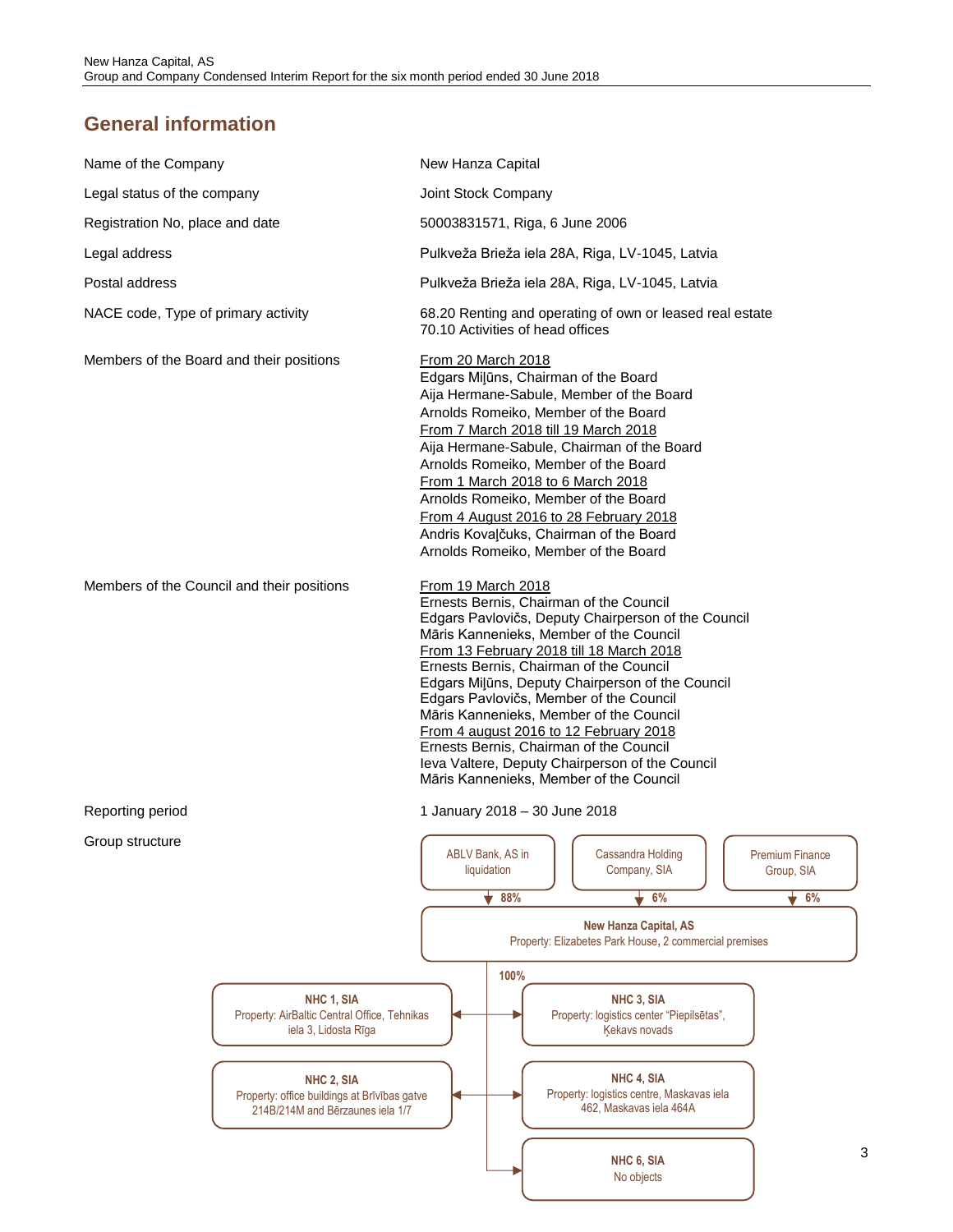## <span id="page-3-0"></span>**Group Management Report**

New Hanza Capital, AS, (hereinafter – the Company or NHC) is a company founded in 2006. The Company has been investing in commercial properties since 2015. New Hanza Capital, AS and its subsidiaries (hereinafter – the Group) focus on acquiring cash generating commercial properties with future income potential. The business objective of the Company is to invest its own funds, as well as third party funds in commercial properties, sustainably increase rental income and promote long-term property value and capital growth.

The Group specialises in the acquisition of office buildings, warehouses and logistic centres. Our priority is to invest in already existing and operating commercial properties. At the same time, part of investments are intended to be made in various property construction and development projects. The investment strategy entails direct acquisition of real estate, as well as purchase of equity interest in companies holding the respective properties.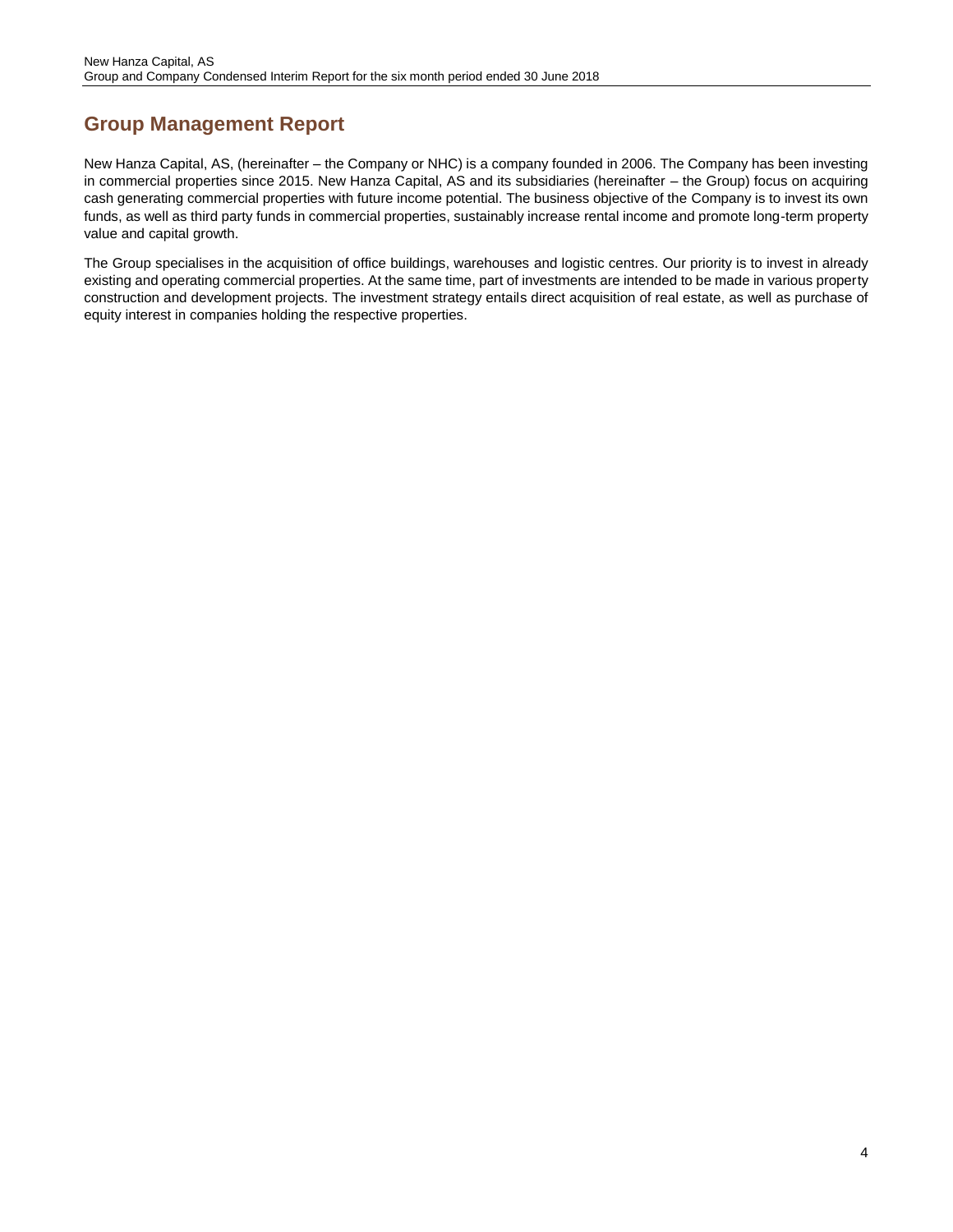## <span id="page-4-0"></span>**Key events in the 1st half 2018 February**

On 20 February 2018, Group company NHC 4, SIA obtained a loan of EUR 3 million from a local credit institution. The loan matures on 7 February 2023.

On 22 February 2018, the Company received a payment of EUR 12.22 million from ABLV Bank, AS in liquidation bond redemption and final bond coupon payment. The funds were used to cover the Company's loan from ABLV Bank, AS in liquidation of EUR 453.5 thousand. Additionally, the Company placed a deposit with ABLV Bank, AS in liquidation for EUR 6 million. The Company cancelled this deposit on 28 March 2018.

On 28 February 2018 the Company signed an agreement on the sale of shares of the associated company SG Capital Partners AIFP, SIA. The transaction value is EUR 15 000.

On 28 February 2018 Andris Kovaļčuks handed in a resignation notice from the position of Chairman of the Board and CEO of the Company and its subsidiaries effective from 28 February 2018. Deputy CEO, Arnolds Romeiko continues working on the Company Board. In the period from 7 March 2018 to 19 March 2018 Aija Hermane-Sabule served as the Company Chairman of the Board in the Company and its subsidiaries. Starting from 20 March 2018 Edgars Miļūns serves as the Company Chairman of the Board. Aija Hermane-Sabule and Arnolds Romeiko continue to serve on the Company Board as Board Members. Aija Hermane-Sabule continues to serve as the Chairman of the Board in the Company subsidiaries.

#### **April**

On 9 April 2018 the Company increased its subsidiary NHC 5, SIA share capital to EUR 8 200 000. The Company has applied for 96 000 NHC 5, SIA shares, as well as gave up pre-emptive rights to the remaining NHC 5, SIA shares. As a result, the Company participation in NHC 5, SIA has decreased to 1.29%. Within the process of share capital increase ABLV Bank, AS in liquidation applied for NHC 5, SIA shares, and used property contribution to pay for the NHC 5, SIA share capital increase, acquiring 98.71% participation in NHC 5, SIA. On 11 April 2018 NHC 5, SIA share capital increase has been registered in the Register of Enterprises.

#### **May**

On 10 May 2018 the Company has acquired a 0.28% participation in New Hanza Centre, SIA (reg. No. 40203037667), legal address Pulkveža Brieža iela 28A, Rīga, LV-1045, by acquiring 100 000 shares for EUR 100 000. 1 share nominal value is EUR 1.00. New Hanza Centre, SIA primary activity is renting and operating of own or leased real estate. The Company participation in New Hanza Centre, SIA aims to provide capital for technical design completion of the offices on M. Tāla iela 3, Riga and earn dividends upon project completion.

On 16 May 2018 the Company has acquired a 0.25% participation in Pillar Development, SIA (reg. No. 40103222826), legal address Pulkveža Brieža iela 28A, Rīga, LV-1045, by acquiring 100 000 shares for EUR 100 000. 1 share nominal value is EUR 1.00. Pillar Development, SIA primary activity is renting and operating of own or leased real estate. The Company participation in Pillar Development, SIA will facilitate reconstruction completion of the historical Riga cargo station and will allow the Company to earn dividends from its investment upon project completion.

#### **June**

On 28 June 2018 the Group registered a decrease in the share capital of Group companies NHC 1, SIA and NHC 3, SIA in the Register of Enterprises. NHC 1, SIA share capital was reduced to EUR 500 000. NHC 3, SIA share capital was reduced to EUR 700 000. Taking into account future development plans, the Company optimized subsidiary share capital in order to ensure that share capital amounts reflect subsidiary long-term capital needs.

On 15 June 2018 New Hanza Capital, AS subsidiary NHC 2, SIA acquired an additional office building in the territory of the former State Electrotechnical Factory (VEF) at Bērzaunes iela 7 for EUR 1 900 000. This acquisition bears a strategic importance to the Group development plans in the VEF territory, as well as increases the value of Group previous investments in the neighbourhood. The Bērzaunes iela 7 office building total leasable area amounts to 3 200 square meters. Currently, there are 18 tenants in the building. The largest tenant is "Sky Dream Clinic", a dentistry and aesthetic medicine center. NHC 2, SIA took over the existing lease agreements, and recognized Bērzaunes 7 office building acquisition in the company books on 23 July 2018.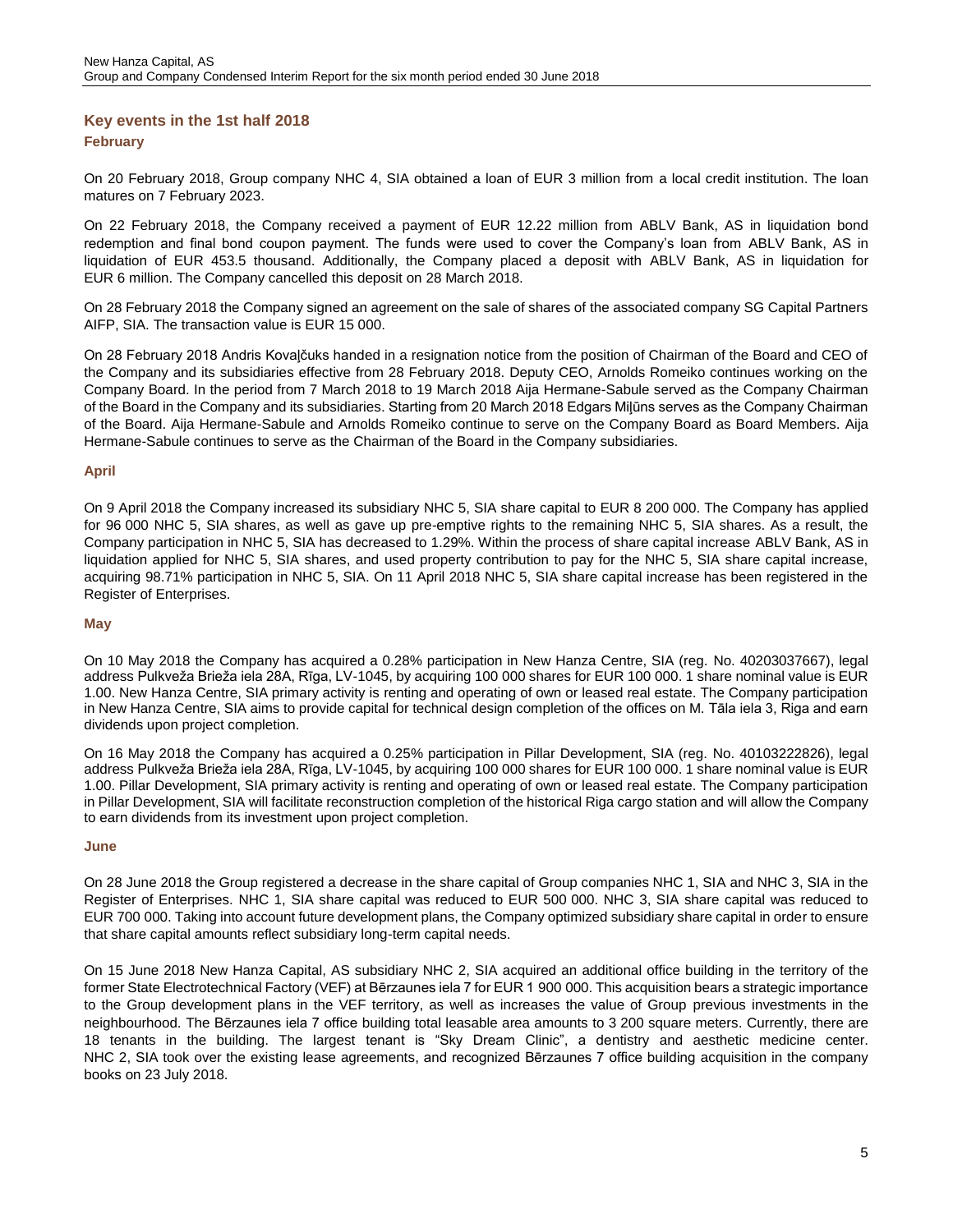## <span id="page-5-0"></span>**Group key financial indicators**

The Group result for the reporting period amounts to a EUR 526 thousand profit before tax. The Company closed the first half of 2018 with a pre-tax profit of EUR 4.775 million. The Group profit for the reporting period is in line with management expectations. The Company profit war primarily generated by dividend income received from associates. As the Group subsidiaries act according to the Company's objectives and the nature of their activities in the reporting period did not differ materially from that of the Company the Group management focusses on analysing only the consolidated results of the Group.

**01.01.2018 -**

|                                                    |                       | $01.01.2018 -$ | $01.01.2017 -$ |                 |
|----------------------------------------------------|-----------------------|----------------|----------------|-----------------|
| Group profit and cash flow indicators              | <b>Unit</b>           | 30.06.2018     | 30.06.2017     | <b>Change %</b> |
| Income                                             | <b>EUR</b>            | 1 906 135      | 611 567        | 211.68%         |
| Adjusted EBITDA                                    | <b>EUR</b>            | 797 851        | 207 970        | 283.64%         |
| <b>Adjusted EBIT</b>                               | <b>EUR</b>            | 793 124        | 207 174        | 282.83%         |
| Profit before tax                                  | <b>EUR</b>            | 526 226        | 137 848        | 281.74%         |
| Net income                                         | <b>EUR</b>            | 525 940        | 115 778        | 354.27%         |
| Cash flows from operating activities               | <b>EUR</b>            | 197 248        | (4 526 277)    | n/a             |
| <b>Group balance sheet indicators</b>              | <b>Unit</b>           | 30.06.2018     | 31.12.2017     | Change %        |
| Assets                                             | <b>EUR</b>            | 55 224 442     | 52 362 834     | 5.46%           |
| Incl. investment property                          | <b>EUR</b>            | 35 875 096     | 35 453 395     | 1.19%           |
| Incl. current assets                               | <b>EUR</b>            | 18 976 022     | 16 835 146     | 12.72%          |
| Shareholders' equity                               | <b>EUR</b>            | 33 480 180     | 32 954 241     | 1.60%           |
| Liabilities                                        | <b>EUR</b>            | 21 744 262     | 19 408 593     | 12.03%          |
| Incl. short term liabilities                       | <b>EUR</b>            | 1812950        | 1861576        | $-2.61%$        |
| <b>Group financial ratios</b>                      | <b>Unit</b>           | 30.06.2018     | 30.06.2017     | Change %        |
| Adjusted EBITDA margin                             | $\frac{1}{2}$         | 30.52%         | 18.52%         | 64.80%          |
| Adjusted EBIT margin                               | $\frac{0}{6}$         | 30.18%         | 18.44%         | 63.68%          |
| Net profit margin                                  | $\frac{1}{2}$         | 284.12%        | 1.29%          | n/a             |
| Equity ratio                                       | $\frac{1}{2}$         | 61.75%         | 66.25%         | $-6.79%$        |
| Return on equity                                   | $\frac{0}{6}$         | 25.13%         | 0.05%          | n/a             |
| Return on assets                                   | %                     | 15.52%         | 0.03%          | n/a             |
| Total liquidity ratio                              | $\frac{0}{6}$         | 1046.69%       | 904.35%        | 15.74%          |
| <b>Investment property indicators of the Group</b> | <b>Unit</b>           | 30.06.2018     | 31.12.2017     | <b>Change %</b> |
| Number of investment properties                    | pcs.                  | 8              | 8              |                 |
| Market value of investment properties              | <b>EUR</b>            | 35 875 096     | 35 453 395     | 1.19%           |
| Rentable area                                      | m <sub>2</sub>        | 69768          | 69768          |                 |
| Annual contractual rent fee                        | <b>EUR</b>            | 2 808 309      | 2875981        | $-2.35%$        |
| Return on investment properties at market value    | $\%$                  | 7.83%          | 8.11%          | $-3.50%$        |
| <b>WALE</b>                                        | vears                 | 3.18           | 3.48           | $-8.76%$        |
| Weighted average rent rate                         | EUR/m2 p.m.           | 4.15           | 4.24           | $-2.21%$        |
| Occupancy                                          | % of rentable<br>area | 81%            | 85%            | $-4.88%$        |

*Explanation of indicators and ratios*

*Adjusted EBITDA = earnings before interest, tax, depreciation and amortization, gains and losses from investment property revaluation*

*Adjusted EBIT = earnings before interest, taxes, gains and losses from investment property revaluation*

*Adjusted EBITDA margin = adjusted EBITDA (in a 12 month period) / revenue (in a 12 month period) \* 100%*

*Adjusted EBIT margin = adjusted EBIT (in a 12 month period) / revenue (in a 12 month period) \* 100%*

*Net profit margin = net profit (in a 12 month period) / revenue (in a 12 month period) \* 100%*

*Equity ratio = (1/2 \* value of equity at the beginning of the 12 month period + 1/2 \* value of equity at the end of the 12 month period) / (1/2 \* value of assets at the beginning of the 12 month period + 1/2 \* value of assets at the end of the 12 month period) \* 100%*

*Return on equity (ROE) = net income (in a 12 month period) / (1/2 \* value of equity at the beginning of the 12 month period + 1/2 \* value of equity at the end of the 12 month period) \* 100%*

*Return on assets (ROA) = net income (in a 12 month period) / (1/2 \* value of assets at the beginning of the 12 month period + 1/2 \* value of assets at the end of the 12 month period) \* 100%*

*Total liquidity ratio = current assets at the reporting date / current liabilities at the reporting date*

Return on investment properties at market value = annual rent defined in the agreements / market value of investment properties

*WALE = area (m2) weighted average unexpired lease term at the given date*

*Weighted average rental rate = area (m2) weighted average rental rate at the given date, EUR/m2 p.m.* 

*Occupancy = occupied area (m2) of the investment properties at the given date expressed as a percentage of the total property leasable area*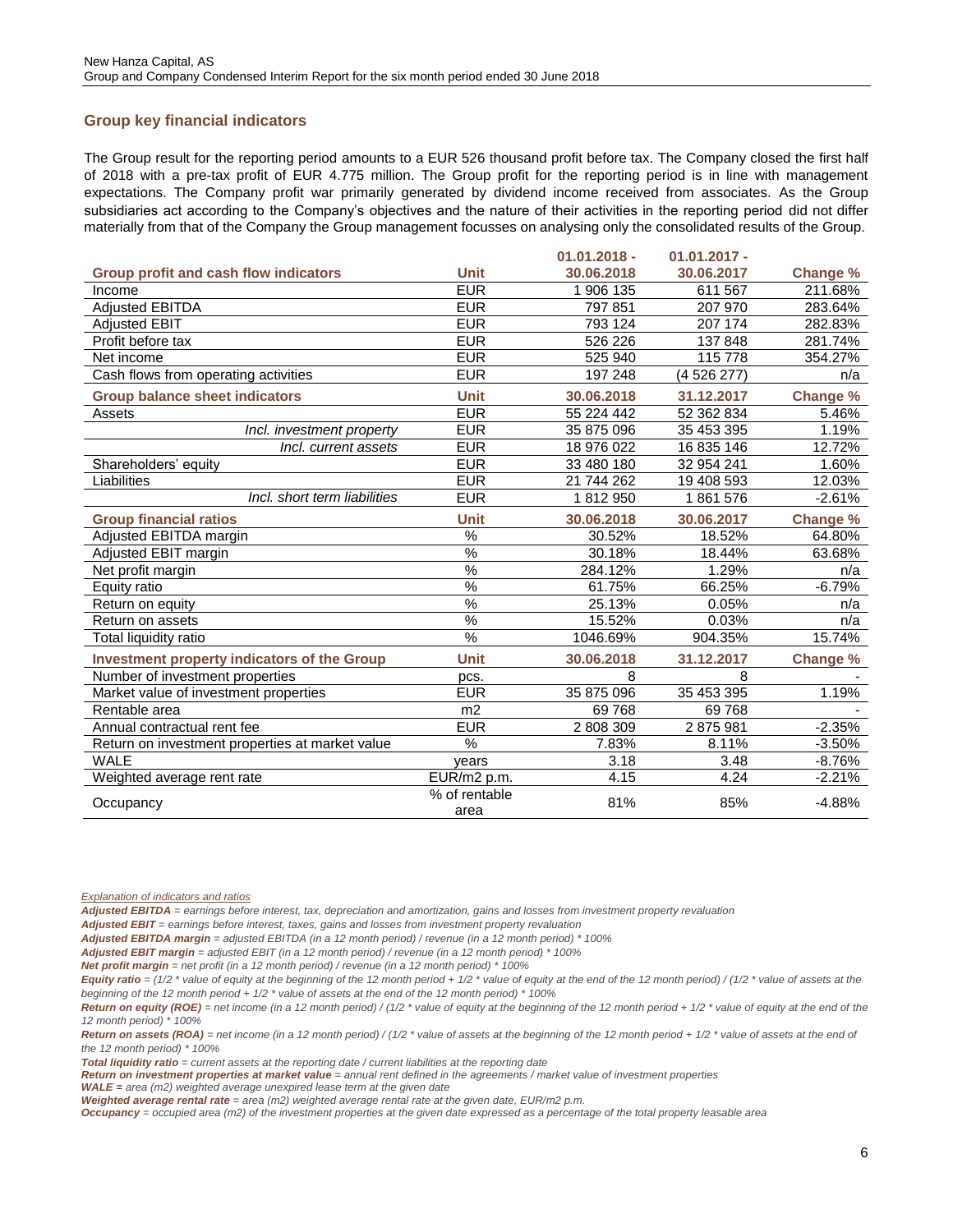## <span id="page-6-0"></span>**Group performance indicators**

During the reporting period the number of Group investment properties remained unchanged. Instead, the Group is working on the improvement and development of existing properties. Particularly, in the 1<sup>st</sup> quarter 2018 the Group management finalized the development concept of the logistics centre on Maskavas iela 462 / 464A, moving to detailed design and planning works in the 2<sup>nd</sup> quarter 2018. Moreover, detailed design and planning works are ongoing within the reconstruction project in one of the the VEF territory office buildings - Brīvības gatve 214M.



During the 1<sup>st</sup> half of 2018 there was a 12% decrease in the average monthly rent per square meter in the Group office spaces. This change was caused by the active property management works in the VEF territory offices, including rent increases to market level, as well as tenant payment discipline evaluation. The Group acquired the aforementioned office buildings in the 3<sup>rd</sup> quarter 2017. Tenant mix optimization, as well as planned rent indexation lead to an 8% increase in the average monthly rent per square meter in the Group office spaces during the reporting period.



#### **Weighted average rent in Group investment properties by space type, EUR/m2**



| <b>Tenant</b>              | Rented area (m2), 30.06.2018 |
|----------------------------|------------------------------|
| LATAKKO, SIA               | 25 9 26                      |
| Air Baltic Corporation, AS | 6 217                        |
| Mikrotīkls, SIA            | 4 3 5 5                      |
| FORANS, SIA                | 2829                         |
| DLW Latvija, SIA           | 2742                         |
| <b>Total</b>               | 42 068                       |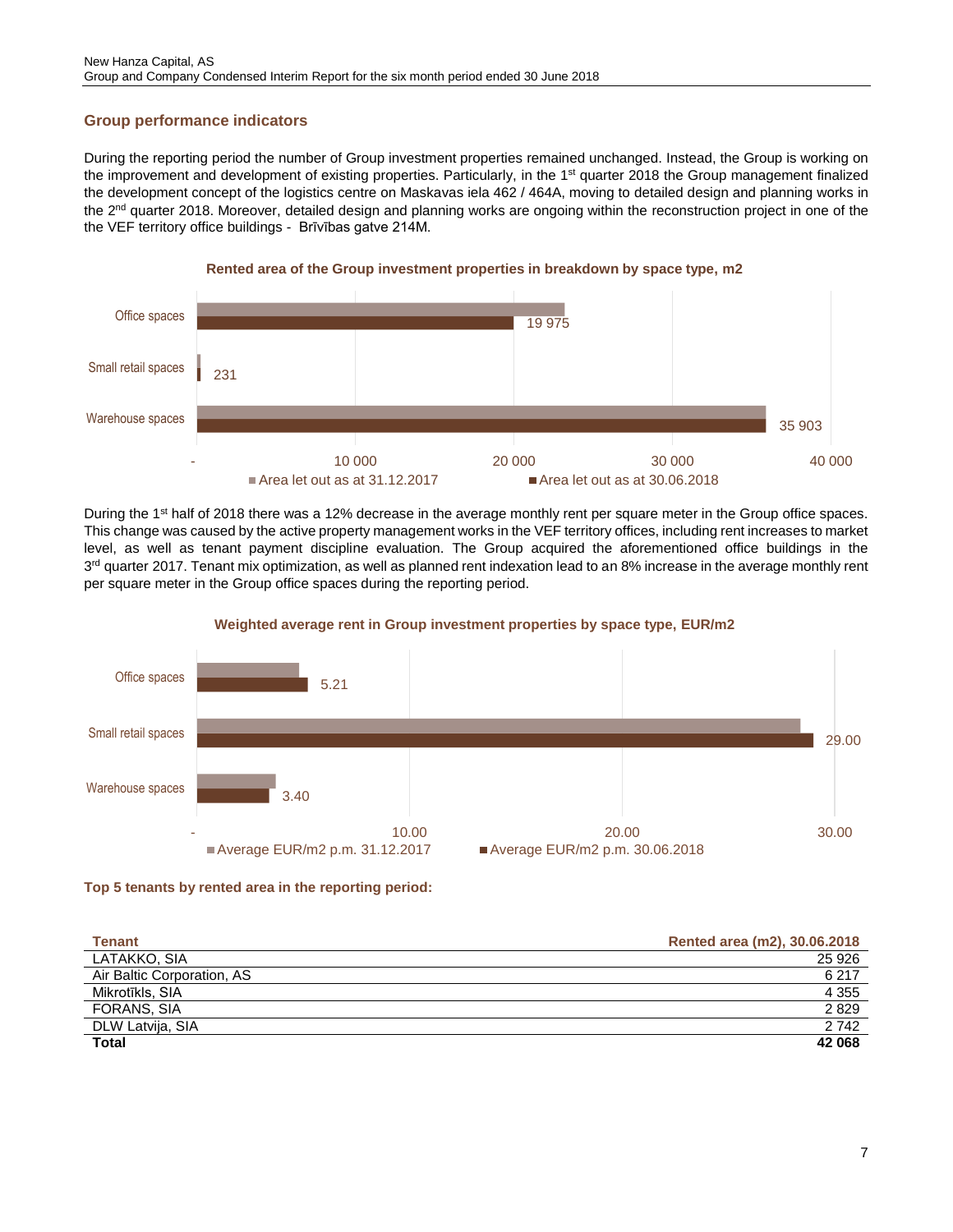## <span id="page-7-0"></span>**Statement of the Management's responsibility**

The Board of New Hanza Capital, AS is responsible for the preparation of the Company interim condensed financial statements for the six-month period, as well as for the preparation of the interim condensed consolidated financial statements of the Company and its subsidiaries.

The interim condesed financial statements for the six month period and the notes thereto set out on pages 9 through 20 are prepared in accordance with the source documents and present truly and fairly the financial position of the Company and the Group as at 30 June 2018 and 31 December 2017, and the results of their operations, changes in the share capital and reserves and cash flows for the six months of 2018 and the six months of 2017.

The aforementioned interim condensed financial statements for the six-month period are prepared on a going concern basis in conformity with International Accounting Standard 34 "Interim Financial Reporting" as adopted by the European Union. Prudent and reasonable judgments and estimates have been made by the management in preparation of these interim condensed financial statements.

The Board of the Company is responsible for the maintenance of proper accounting records, the safeguarding of the Group's assets, and the prevention and detection of fraud and other irregularities in the Group.

On behalf of the Board:

Edgars Milūns (Valley de La Mila Hermane-Sabule

*Chairman of the Board Member of the Board*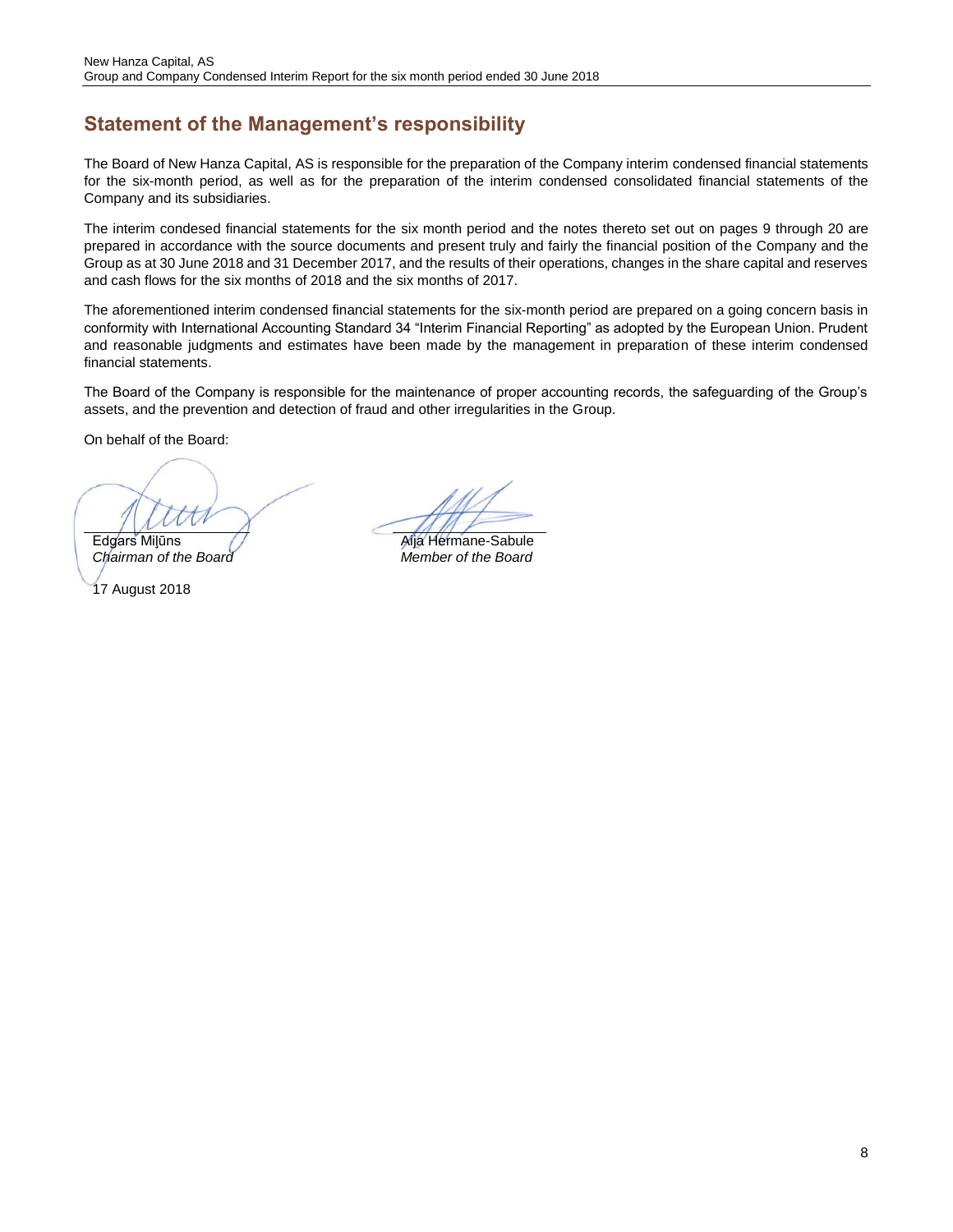## <span id="page-8-0"></span>**Group and Company Condensed Interim Financial Statements**

## <span id="page-8-1"></span>**Statements of Profit and Loss and Other Comprehensive Income for the six month period ended 30 June 2018**

|                                                     |              | <b>Group</b>   | <b>Group</b>   | <b>NHC</b>     | <b>NHC</b>     |
|-----------------------------------------------------|--------------|----------------|----------------|----------------|----------------|
|                                                     | <b>Notes</b> | $01.01.2018 -$ | $01.01.2017 -$ | $01.01.2018 -$ | $01.01.2017 -$ |
|                                                     |              | 30.06.2018     | 30.06.2017     | 30.06.2018     | 30.06.2017     |
|                                                     |              | <b>EUR</b>     | <b>EUR</b>     | <b>EUR</b>     | <b>EUR</b>     |
| Revenue                                             | 7            | 1 906 135      | 611 567        | 896 223        | 79 264         |
| Operating expenses                                  | 8            | (860982)       | (216 083)      | (139 323)      | (79 074)       |
| Gross profit                                        |              | 1 045 153      | 395 484        | 756 900        | 190            |
| Selling expenses                                    |              | (4 000)        | (4 550)        |                | (4 491)        |
| Administrative expenses                             | 9            | (215 853)      | (151 260)      | (159 054)      | (137 768)      |
| Other operating income                              |              | 21 29 6        | 17             | 14 984         | 17             |
| Other operating expenses                            |              | (119618)       | (32 517)       | (47 097)       | (23 348)       |
| Other interest and similar income                   |              | 58 301         |                | 325 694        | 80 060         |
| Interest and similar expenses                       | 10           | (325 199)      | (69326)        | (224 211)      | (3 842)        |
| Dividend income from subsidiaries                   |              |                |                | 4 108 120      |                |
| Income from a partial loss of contributions to      |              | 66 146         |                |                |                |
| subsidiary share capital                            |              |                |                |                |                |
| (Loss)/ profit before taxes                         |              | 526 226        | 137848         | 4775336        | (89 182)       |
| Corporate income tax (CIT) for the reporting period |              | (286)          | (26 759)       |                |                |
| Deferred CIT                                        |              |                | 4689           |                | 13 377         |
| (Loss) / profit of the reporting period             |              | 525 940        | 115 778        | 4775336        | (75 805)       |
| Total amount of comprehensive income                |              | 525 940        | 115 778        | 4775336        | (75 805)       |

The accompanying notes on pages 13 to 20 form an integral part of these financial statements.

On behalf of the Board:

Edgars Milūns **Aija Hermane-Sabule**<br>
Chairman of the Board **Member** of the Board

*Chairman of the Board Member of the Board*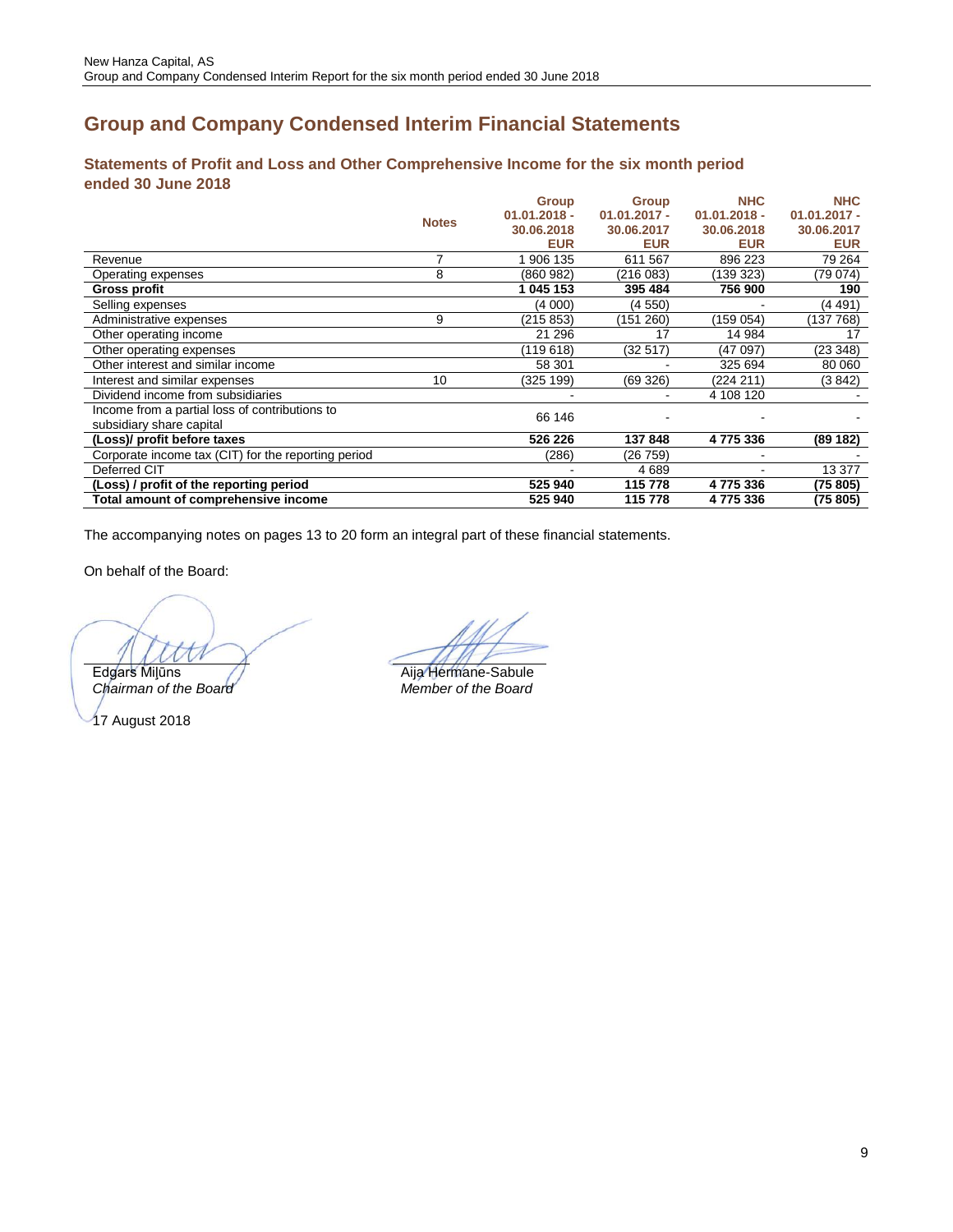## <span id="page-9-0"></span>**Statements of Financial Position as at 30 June 2018**

|                                                           |              | <b>Group</b> | <b>Group</b> | <b>NHC</b> | <b>NHC</b> |
|-----------------------------------------------------------|--------------|--------------|--------------|------------|------------|
|                                                           | <b>Notes</b> | 30.06.2018   | 31.12.2017   | 30.06.2018 | 31.12.2017 |
|                                                           |              | <b>EUR</b>   | <b>EUR</b>   | <b>EUR</b> | EUR        |
| <b>Assets</b>                                             |              |              |              |            |            |
| <b>Non-current assets</b>                                 |              |              |              |            |            |
| Intangible assets                                         |              | 3 2 8 4      | 3742         | 3 2 8 4    | 3742       |
| Property and equipment                                    |              | 64 040       | 56 258       | 64 040     | 56 258     |
| Investment property                                       | 11           | 35 875 096   | 35 453 395   | 748 000    | 748 000    |
| Investments in subsidiaries                               | 12           |              |              | 4 310 000  | 5 696 362  |
| Investment in associated companies                        |              |              | 14 293       |            | 7 500      |
| Investment in other companies                             |              | 306 000      |              | 306 000    |            |
| Loans to subsidiaries                                     | 13           |              |              |            | 7 734 000  |
| <b>Total non-current assets</b>                           |              | 36 248 420   | 35 527 688   | 5 431 324  | 14 245 862 |
| <b>Current assets</b>                                     |              |              |              |            |            |
| Trade receivables                                         |              | 241 452      | 144 517      | 1 460      | 6          |
| Due from related parties                                  |              | 53 992       | 128          | 474 977    | 158 867    |
| Loans to subsidiaries                                     | 13           |              |              | 17 461 120 | 4774000    |
| Financial instruments at fair value through profit and    |              |              |              |            |            |
| loss                                                      |              | 3 489 189    | 12 183 736   | 3 489 189  | 12 183 736 |
| Other assets                                              | 14           | 475 936      | 287 586      | 162 673    | 59 589     |
| Cash                                                      | 15           | 14 715 453   | 4 219 179    | 12 609 654 | 4 032 651  |
| <b>Total current assets</b>                               |              | 18 976 022   | 16 835 146   | 34 199 073 | 21 208 849 |
| <b>Total assets</b>                                       |              | 55 224 442   | 52 362 834   | 39 630 397 | 35 454 711 |
|                                                           |              |              |              |            |            |
|                                                           |              | <b>Group</b> | <b>Group</b> | <b>NHC</b> | <b>NHC</b> |
|                                                           | <b>Notes</b> | 30.06.2018   | 31.12.2017   | 30.06.2018 | 31.12.2017 |
|                                                           |              | <b>EUR</b>   | <b>EUR</b>   | <b>EUR</b> | <b>EUR</b> |
| <b>Liabilities</b>                                        |              |              |              |            |            |
| Equity                                                    |              |              |              |            |            |
| Share capital                                             | 16           | 25 000 000   | 25 000 000   | 25 000 000 | 25 000 000 |
| Reserves:                                                 |              |              |              |            |            |
| Retained earnings/ accumulated (loss) of previous periods |              | 7 954 240    | 16713        | (362756)   | (14650)    |
| Profit / (loss) of the reporting period                   |              | 525 940      | 7 937 528    | 4775336    | (348105)   |
| <b>Total equity</b>                                       |              | 33 480 180   | 32 954 241   | 29 412 580 | 24 637 245 |
| Long-term liabilities                                     |              |              |              |            |            |
| Loans                                                     | 17           | 10 430 454   | 8 046 159    |            | 435 238    |
| <b>Bonds</b>                                              | 17           | 9 414 004    | 9 414 004    | 9 414 004  | 9 414 004  |
| Other liabilities                                         | 18           | 86 854       | 86 854       |            |            |
| <b>Total long-term liabilities</b>                        |              | 19 931 312   | 17 547 017   | 9 414 004  | 9 849 242  |
| <b>Short-term liabilities</b>                             |              |              |              |            |            |
| Loans                                                     | 17           | 360 444      | 393 023      |            | 22 238     |
| <b>Bonds</b>                                              | 17           | 667 662      | 689 440      | 667 662    | 689 440    |
| Amounts due to suppliers                                  |              | 36 204       | 58 610       | 790        | 23         |
| Payables to related companies                             |              | 236 877      | 228 948      | 6702       | 87 800     |
| <b>CIT</b>                                                |              | 286          | 71 107       |            |            |
| Other taxes                                               |              | 93 446       | 1 0 3 0      |            |            |
| Other liabilities                                         | 18           | 324 223      | 224 657      | 34 861     | 14 200     |
| <b>Accrued liabilities</b>                                |              | 93 808       | 194 761      | 93798      | 154 523    |
| <b>Total short-term liabilities</b>                       |              | 1812950      | 1861576      | 803813     | 968 224    |
| <b>Total liabilities and equity</b>                       |              | 55 224 442   | 52 362 834   | 39 630 397 | 35 454 711 |

The accompanying notes on pages 13 to 20 form an integral part of these financial statements.

On behalf of the Board:

*Chairman of the Board Member of the Board*

Edgars Miļūns **Aija Hermane-Sabule**<br>
Chairman of the Board **All Member** of the Board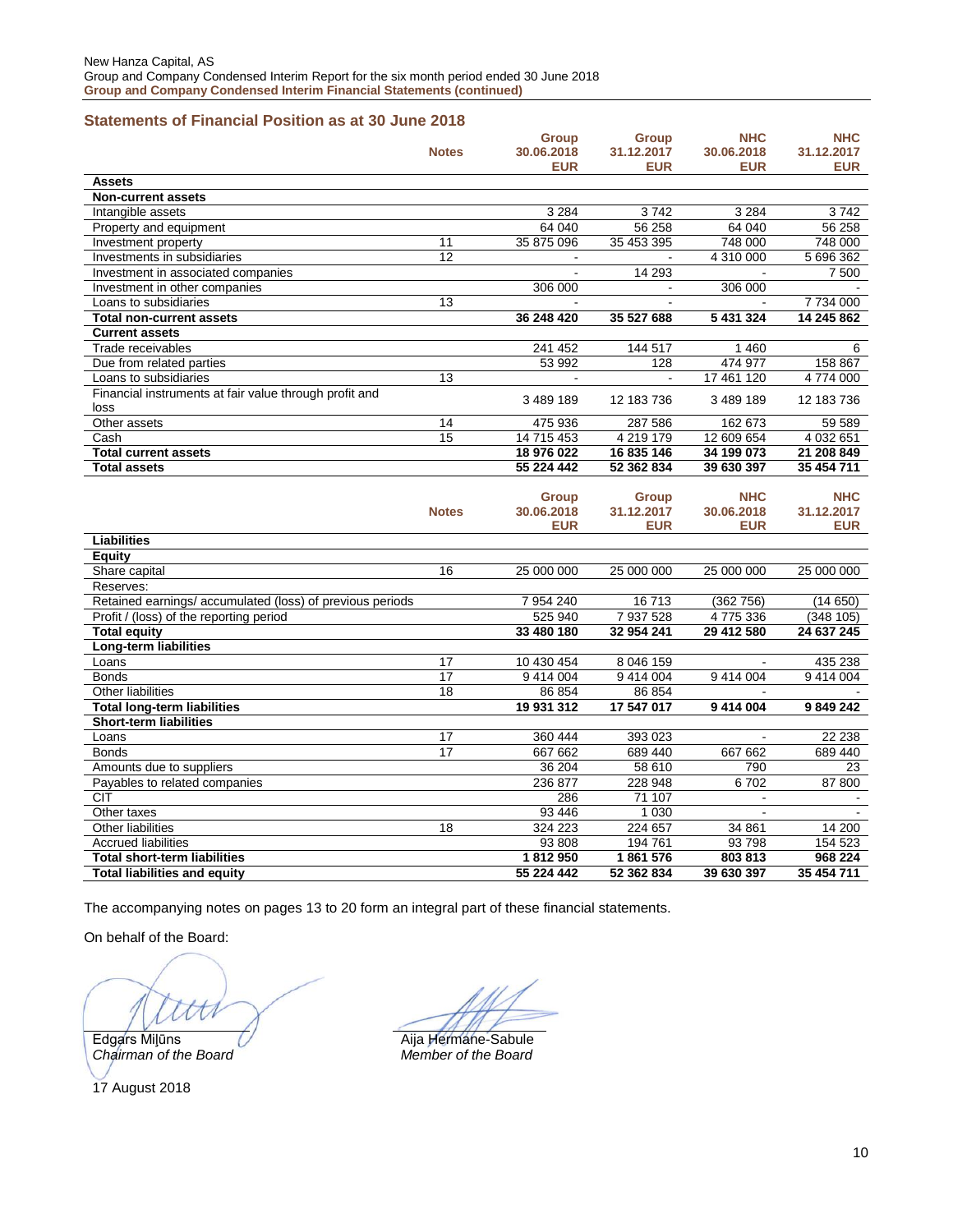## <span id="page-10-0"></span>**Statements of Cash Flows for the six month period ended 30 June 2018**

| <b>Notes</b>                                                      | Group<br>$01.01.2018 -$<br>30.06.2018<br><b>EUR</b> | <b>Group</b><br>$01.01.2017 -$<br>30.06.2017<br><b>EUR</b> | <b>NHC</b><br>$01.01.2018 -$<br>30.06.2018<br><b>EUR</b> | <b>NHC</b><br>$01.01.2017 -$<br>30.06.2017<br><b>EUR</b> |
|-------------------------------------------------------------------|-----------------------------------------------------|------------------------------------------------------------|----------------------------------------------------------|----------------------------------------------------------|
| Cash flows from operating activities                              |                                                     |                                                            |                                                          |                                                          |
| (Loss) / profit of the reporting period before tax                | 526 226                                             | 137 848                                                    | 4775336                                                  | (89182)                                                  |
| Adiustments for:                                                  |                                                     |                                                            |                                                          |                                                          |
| Depreciation of fixed assets                                      | 4727                                                | 796                                                        | 4727                                                     | 731                                                      |
| Interest income                                                   | (58301)                                             |                                                            | (325694)                                                 | (80060)                                                  |
| Interest expenses                                                 | (325 199)                                           | 69 326                                                     | (224 211)                                                | 3842                                                     |
| Dividend income                                                   |                                                     |                                                            | (4 108 120)                                              |                                                          |
| Profit before changes in working capital                          | 147453                                              | 207 970                                                    | 122 038                                                  | (164669)                                                 |
| Interest received                                                 | 33 471                                              |                                                            | 33 471                                                   | 21 340                                                   |
| (Increase)/decrease in trade receivables                          | (314318)                                            | (4645057)                                                  | (128 425)                                                | 8 5 6 4                                                  |
| Increase/ (decrease) in payables                                  | 300 057                                             | 2 0 7 8                                                    | 102 827                                                  | (86 700)                                                 |
| Interest expenses                                                 | 101 978                                             | (64509)                                                    | 989                                                      | (3597)                                                   |
| CIT paid                                                          | (71392)                                             | (26759)                                                    |                                                          |                                                          |
| Cash flows from/ (used in) operating activities                   | 197 248                                             | (4 526 277)                                                | 130 900                                                  | (225062)                                                 |
| Cash flows from investing activities                              |                                                     |                                                            |                                                          |                                                          |
| Acquisition of investment property<br>11                          | (421 701)                                           |                                                            |                                                          |                                                          |
| Purchase of property, plant and equipment                         | (37986)                                             | (66 208)                                                   | (37986)                                                  | (61622)                                                  |
| Sale of property, plant and equipment                             | 25 935                                              | $\blacksquare$                                             | 25 934                                                   |                                                          |
| Acquisition of shares in related companies/ net cash<br>paid      | (306 000)                                           | (7500)                                                     | (306 000)                                                | (7500)                                                   |
| Sale of shares in associated companies/ net cash<br>received      | 7 500                                               |                                                            | 7 500                                                    |                                                          |
| Decrease in contribution to share capital in associated companies |                                                     |                                                            | 1 386 362                                                |                                                          |
| Dividends received                                                | 6793                                                |                                                            | 4 108 120                                                |                                                          |
| Loans issued                                                      | $\sim$                                              | $\blacksquare$                                             | (4 953 120)                                              | (6819000)                                                |
| Loans repaid                                                      |                                                     |                                                            |                                                          | 6 265 000                                                |
| Investments in financial instruments                              | 8 694 547                                           |                                                            | 8 694 547                                                |                                                          |
| Net cash flows generated from/ (used in) investing activities     | 7969088                                             | (73708)                                                    | 8 9 25 357                                               | (623122)                                                 |
| Cash flows from financing activities                              |                                                     |                                                            |                                                          |                                                          |
| Income from equity investments                                    |                                                     | 10 000 000                                                 | $\blacksquare$                                           | 10 000 000                                               |
| $\overline{17}$<br>Loans received                                 | 3 000 000                                           | 4 000 000                                                  |                                                          |                                                          |
| 17<br>Loans repaid                                                | (670062)                                            |                                                            | (479 254)                                                |                                                          |
| Repayment of shareholder loans                                    |                                                     | (122939)                                                   |                                                          | (10760)                                                  |
| Net cash flows from financing activities                          | 2 3 2 9 9 3 8                                       | 13 877 061                                                 | (479 254)                                                | 9 989 240                                                |
| Increase/(decrease) in net cash during the                        | 10 496 274                                          | 9 277 075                                                  | 8 577 003                                                | 9 141 056                                                |
| reporting period                                                  |                                                     |                                                            |                                                          |                                                          |
| Cash at the beginning of the reporting period                     | 4 219 179                                           | 6 544 927                                                  | 4 032 651                                                | 6 503 861                                                |
| Cash at the end of the reporting period                           | 14 715 453                                          | 15 822 002                                                 | 12 609 654                                               | 15 644 917                                               |

The accompanying notes on pages 13 to 20 form an integral part of these financial statements.

On behalf of the Board:

1.

*Chairman of the Board Member of the Board*

Edgars Milūns **Aija Hermane-Sabule**<br>
Chairman of the Board **All Member** of the Board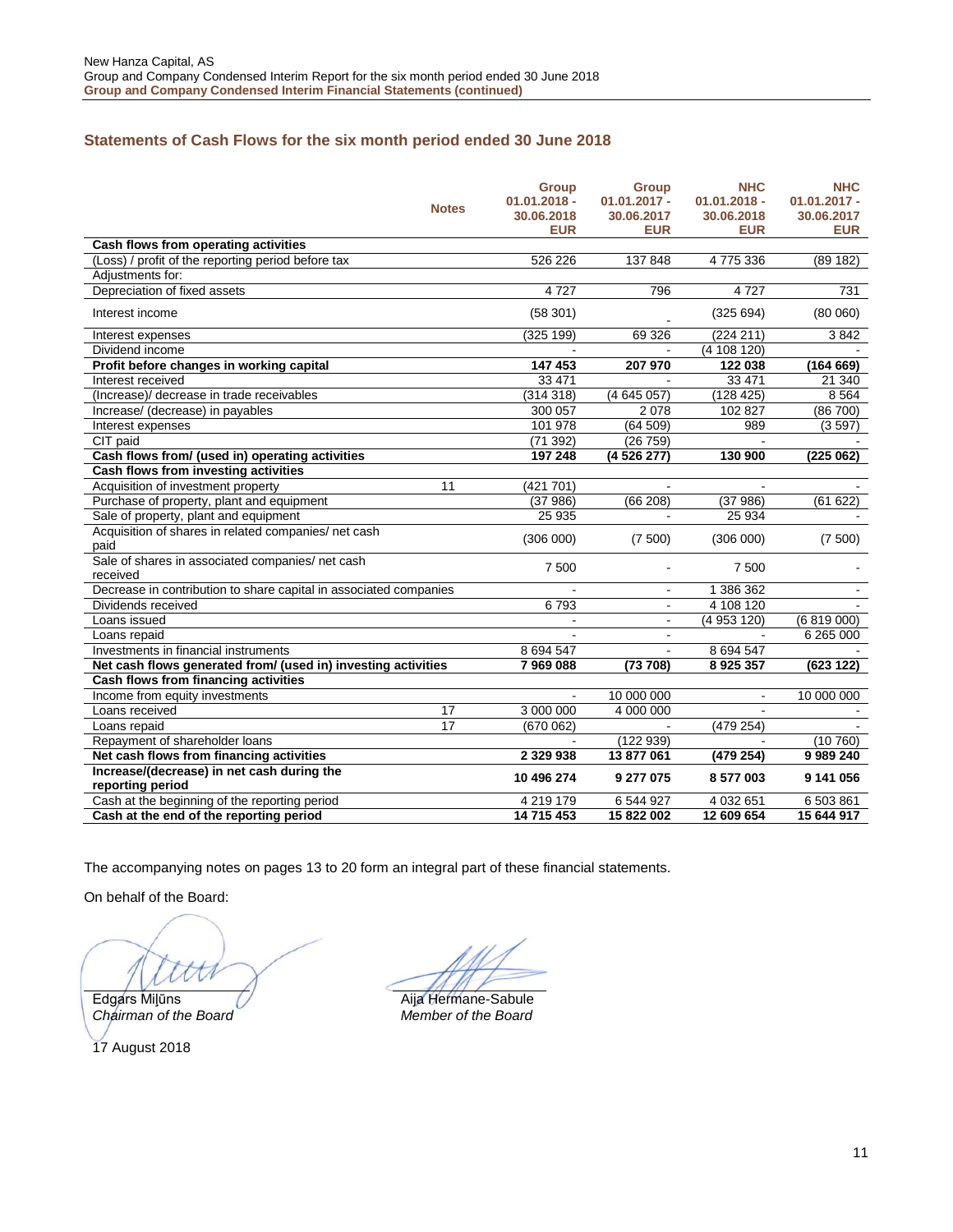## <span id="page-11-0"></span>**Group Statement of Changes to the Shareholders Equity for the six month period ended 30 June 2018**

|                                                        | <b>Notes</b> | Paid-in share<br>capital | <b>Reserves</b> | <b>Retained</b><br>earnings/<br>(uncovered<br>loss) of<br>previous<br>periods | Profit / (loss)<br>of the<br>reporting<br>period | <b>Total capital</b><br>and reserves |
|--------------------------------------------------------|--------------|--------------------------|-----------------|-------------------------------------------------------------------------------|--------------------------------------------------|--------------------------------------|
| At 1 January 2017                                      |              | 15 000 000               |                 | (31965)                                                                       |                                                  | 14 968 035                           |
| Total comprehensive income                             |              |                          |                 |                                                                               |                                                  |                                      |
| Total comprehensive income for<br>the reporting period |              |                          | ۰               |                                                                               | 115 778                                          | 115 778                              |
| Share issue                                            |              | 10 000 000               |                 |                                                                               |                                                  | 10 000 000                           |
| As at 30 June 2017                                     |              | 25 000 000               |                 | (31965)                                                                       | 115 778                                          | 25 083 813                           |
| At 1 January 2018                                      |              | 25 000 000               |                 | 7954240                                                                       |                                                  | 32 954 240                           |
| Total comprehensive income                             |              |                          |                 |                                                                               |                                                  |                                      |
| Total comprehensive income for<br>the reporting period |              |                          | ۰               |                                                                               | 525 940                                          | 525 940                              |
| As at 30 June 2018                                     | 16           | 25 000 000               | -               | 7954240                                                                       | 525 940                                          | 33 480 180                           |

## <span id="page-11-1"></span>**Company Statement of Changes to the Shareholders Equity for the six month period ended 30 June 2018**

|                                                        | <b>Notes</b> | Paid-in share<br>capital | <b>Reserves</b> | <b>Retained</b><br>earnings/<br>(uncovered<br>loss) of<br>previous<br>periods | Profit / (loss)<br>of the<br>reporting<br>period | <b>Total capital</b><br>and reserves |
|--------------------------------------------------------|--------------|--------------------------|-----------------|-------------------------------------------------------------------------------|--------------------------------------------------|--------------------------------------|
| At 1 January 2017                                      |              | 15 000 000               |                 | (14 650)                                                                      | ۰                                                | 14 985 350                           |
| Total comprehensive income                             |              |                          |                 |                                                                               |                                                  |                                      |
| Total comprehensive income for<br>the reporting period |              |                          |                 |                                                                               | (75805)                                          | (75805)                              |
| Share issue                                            |              | 10 000 000               | -               |                                                                               | ۰                                                | 10 000 000                           |
| As at 30 June 2017                                     |              | 25 000 000               | ٠               | (14 650)                                                                      | (75805)                                          | 24 909 545                           |
| At 1 January 2018                                      |              | 25 000 000               | -               | (362756)                                                                      | ٠                                                | 24 637 244                           |
| <b>Total comprehensive income</b>                      |              |                          |                 |                                                                               |                                                  |                                      |
| Total comprehensive income for<br>the reporting period |              |                          | $\blacksquare$  |                                                                               | 4775336                                          | 4775336                              |
| As at 30 June 2018                                     | 16           | 25 000 000               | -               | (362756)                                                                      | 4775336                                          | 29 412 580                           |

The accompanying notes on pages 13 to 20 form an integral part of these financial statements.

On behalf of the Board:

*Chairman of the Board Member of the Board* 17 August 2018

Edgárs Miļūns **Aija Hermane-Sabule**<br>
Chairman of the Board **All Member** of the Board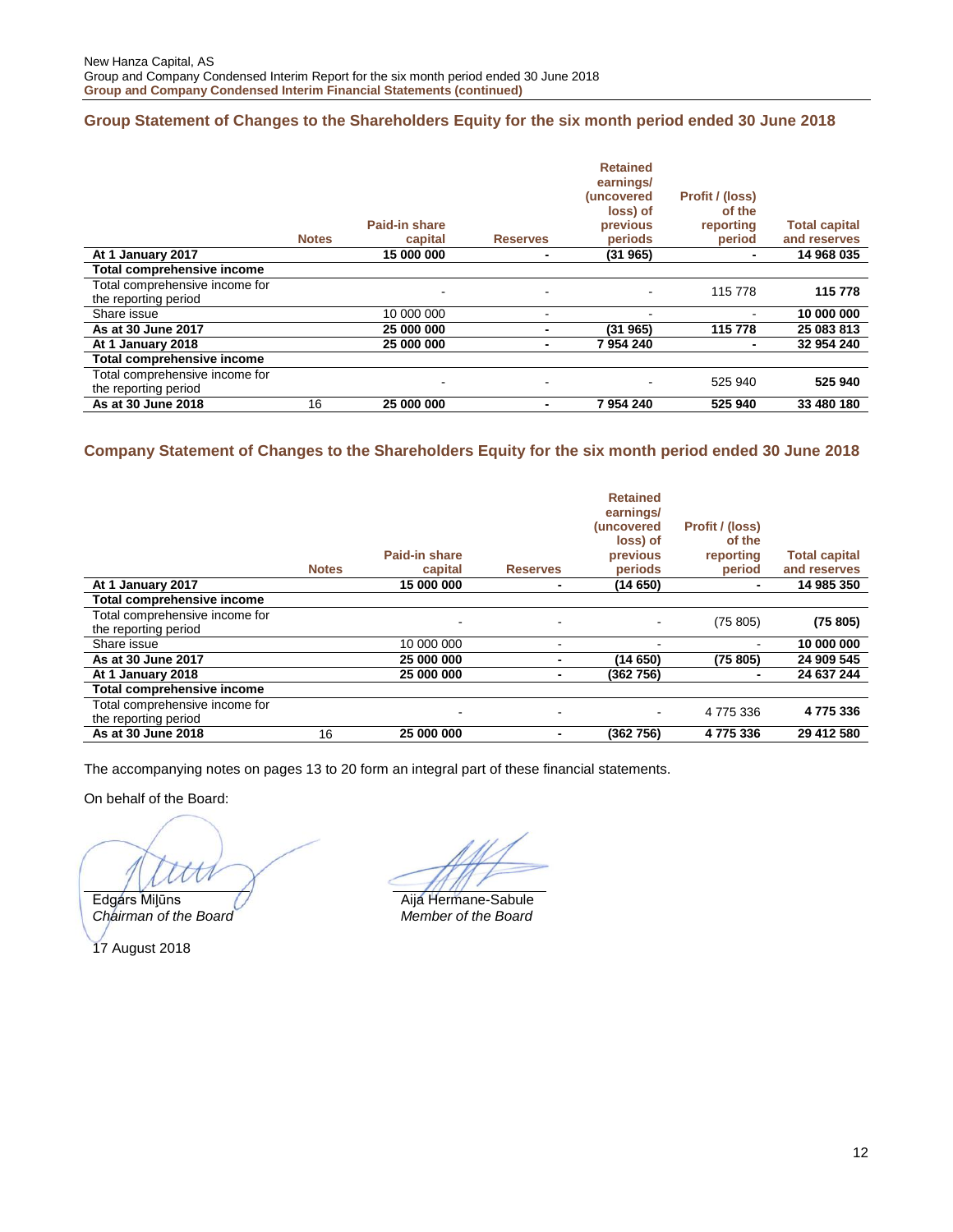## <span id="page-12-0"></span>**Notes to the condensed interim financial statements**

## **1. The reporting entity and group**

The entity preparing the condensed interim Group consolidated financial statements and the Company separate financial statements New Hanza Capital, AS (the Company or NHC) was registered with the Enterprise Register of the Republic of Latvia on 6 June 2006. The legal address of the Company is Pulkveža Brieža iela 28A, Riga, LV-1045. For information on the Company's ownership structure please refer to page 3. Information on ultimate beneficial owners of the Company largest shareholder is available on the respective shareholder`s homepage [www.ablv.com.](http://www.ablv.com/) Since the end of 2015, the Company has been investing its own funds and the funds of third parties in cash generating commercial properties.

The interim condensed Group consolidated and the Company separate financial statements for the period from 1 January 2018 to 30 June 2018 present the financial information of the Company and its subsidiaries (the Group). In line with applicable requirements, these interim condensed consolidated financial statements for the period from 1 January 2018 to 30 June 2018 include the Company's interim condensed separate financial statements. The Company is the Group parent company.

The Group consists of the following companies:

New Hanza Capital, AS – the Company owns two commercial premises in Elizabetes iela 21A, Riga, leased to long term tenants.

NHC 1, SIA was registered in the Latvian Enterprise Register on 9 September 2009. The legal address of the company is Pulkveža Brieža iela 28A, Riga, LV-1045. The line of business of NHC 1,SIA is lease and management of own real estate property. 100% of shares of NHC 1, SIA were acquired by the Company and included in the Group on 21 January 2016. NHC 1, SIA owns an office building at Tehnikas iela 3, Riga International Airport in Mārupe district, which is leased out to Air Baltic Corporation, AS.

NHC 2, SIA was registered in the Latvian Enterprise Register on 25 January 2016. The legal address of the company is Pulkveža Brieža iela 28A, Riga, LV-1045. The line of business of NHC 2,SIA is lease and management of own or leased real estate property. The Company holds 100% of share capital of NHC 2, SIA and it is included in the Group. NHC 2, SIA owns office buildings in Riga, in the territory of the former State Electrotechnical Factory (VEF), Brīvības gatve 214B, Brīvības gatve 214M, Bērzaunes iela 1 and Bērzaunes iela 7.

NHC 3, SIA was registered in the Latvian Enterprise Register on 20 May 2016. The legal address of the company is Pulkveža Brieža iela 28A, Riga, LV-1045. The line of business of NHC 3,SIA is lease and management of own or leased real estate property. The Company holds 100% of share capital of NHC 3, SIA and it is included in the Group. NHC 3, SIA owns an office and warehouse complex, located in *Piepilsētas*, Krustkalni, Ķekavas pagasts, Ķekavas novads. The complex is rented out on a long-term basis.

NHC 4, SIA was registered in the Latvian Enterprise Register on 15 November 2016. The legal address of the company is Pulkveža Brieža iela 28A, Riga, LV-1045. The line of business of NHC 4, SIA is lease and management of own or leased real estate property. The Company holds 100% of share capital of NHC 4, SIA and it is included in the Group. NHC 4, SIA owns a warehouse complex in Riga, Maskavas iela 462 and Maskavas iela 464A. The complex is predominantly rented out on a longterm basis.

NHC 6, SIA was registered with the Enterprise Register of Latvia on 15 November 2016. The legal address of the company is Pulkveža Brieža iela 28A, Riga, LV-1045. The line of business of NHC 6, SIA is lease and management of own or leased real estate property. The Company holds 100% of share capital of NHC 6, SIA and this company is included in the Group. During the reporting period NHC 6, SIA did not own any real estate.

### **2. Accounting principles**

These interim condensed Group consolidated and Company stand-alone financial statements were prepared in accordance with International Accounting Standard 34 "Interim Financial Reporting" as adopted by the European Union on a going concern basis.

These interim financial statements cover the 6 months from 1 January 2018 to 30 June 2018. The accounting methods are consistently applied by all companies within the Group.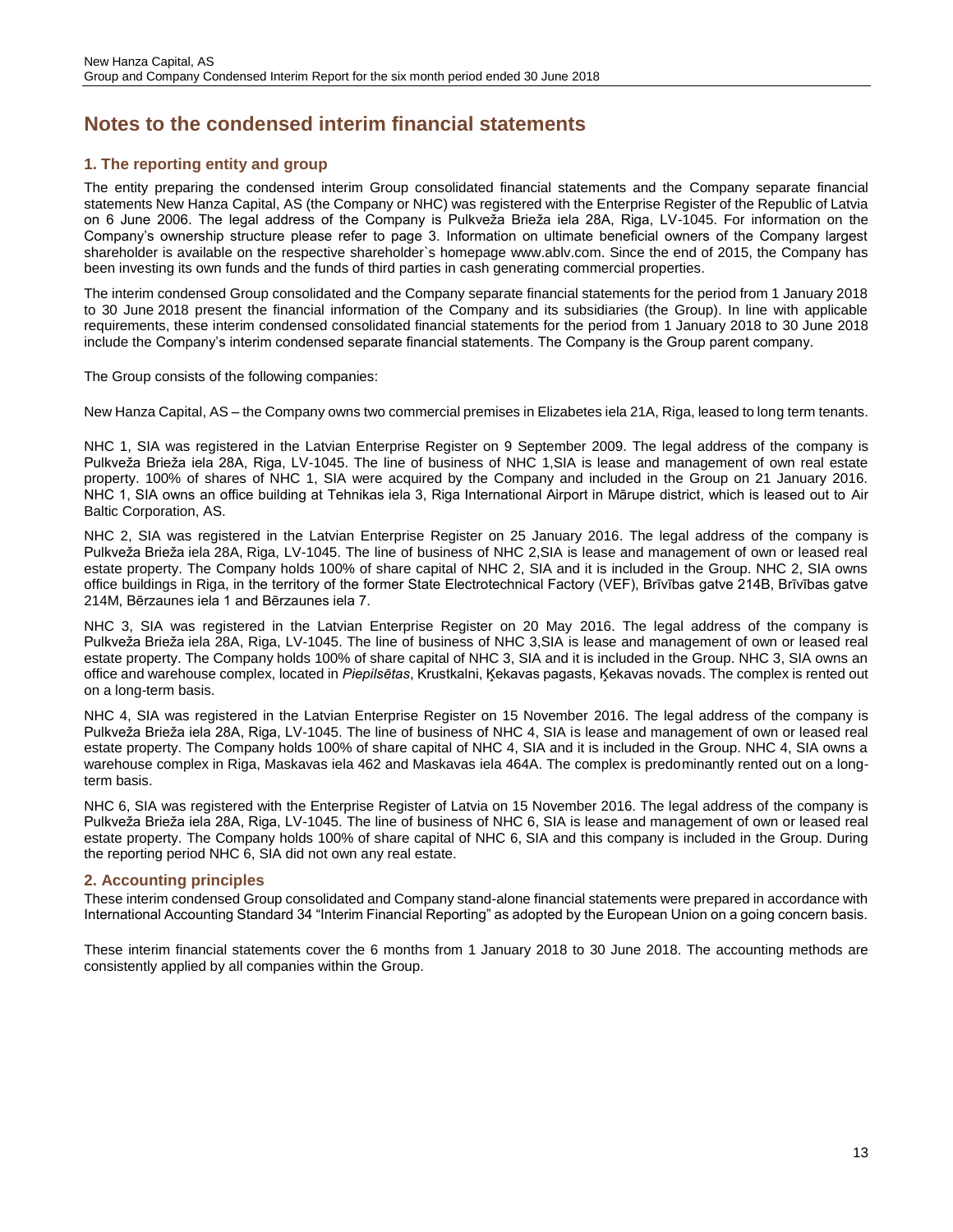### **3. Estimates and judgments**

The preparation of financial statements requires management to make judgements and estimates that affect the application of accounting policies and the reported amounts of assets and liabilities, income and expense. The actual results may differ from these estimates. The estimates and underlying assumptions are reviewed on an ongoing basis. Changes in accounting estimates are recognized in the period in which the estimates are revised and in any future periods affected.

The key judgments and estimates are:

#### **a) Valuation of investment property**

Land and buildings held to earn rental income are classified as investment property and are measured at fair value, with any changes in fair value recognised as profit or loss in the statement of comprehensive income. Investment property is valued by an external certified appraiser at least once a year (refer to Note 11 - Investment property). In cases where specific assumptions of the external appraiser are not deemed to be acceptable, there may be internal value corrections.

#### **b) Business combination vs acquisition of assets**

The Group acquires investment property with effective rent agreements. In order to establish whether the acquired investment property qualifies as a business, the Group performs an analysis based on the criteria laid down in IFRS 3 Business Combinations. It has been determined by the management during reporting period that the acquired investment properties do not qualify as businesses as these properties were acquired with rent agreements but without any agreements that determine processes such as real estate management.

#### **c) Recognition of investment property**

Investment property is recognised by the Group after the title to the property has been registered in the Land Register or the act of acceptance and transfer of the property has been approved.

#### **d) Determining fair value of financial instruments**

The fair value of financial assets is determined based on external documents such as investment portfolio overviews issued by credit institutions and information available on NASDAQ Riga website regarding the market value of financial assets.

#### **4. Consolidation**

These interim condensed consolidated financial statements include New Hanza Capital, AS and all subsidiaries and associated companies controlled by New Hanza Capital, AS (the Group parent company). Control exists when the Group has the power, directly or indirectly, to govern the financial and operating policies of an enterprise so as to obtain benefits from its activities. The financial statements of subsidiaries are included in the consolidated financial statements from the date that control effectively commences until the date that control effectively ceases. Detailed information on Company subsidiaries is disclosed in Note 12 and Note 19.

Intra-group balances and transactions, and any unrealised gains arising from intra-group transactions, are eliminated upon consolidation. Unrealised losses are eliminated in the same way as unrealised gains except that they are only eliminated to the extent that there is no evidence of impairment.

#### **5. Cash**

All amounts in these financial statements are expressed in the Latvian national currency – euro (EUR). The Euro is the Group's accounting and functional currency. Transactions in foreign currencies were not made during the reporting period.

#### **6. Subsequent events**

These interim condensed financial statements reflect subsequent events that provide evidence of circumstances that existed at the end of the reporting period (adjusting events). Where the nature of subsequent events is other than adjusting, they are disclosed in the notes to the interim condensed financial statements only if they are significant.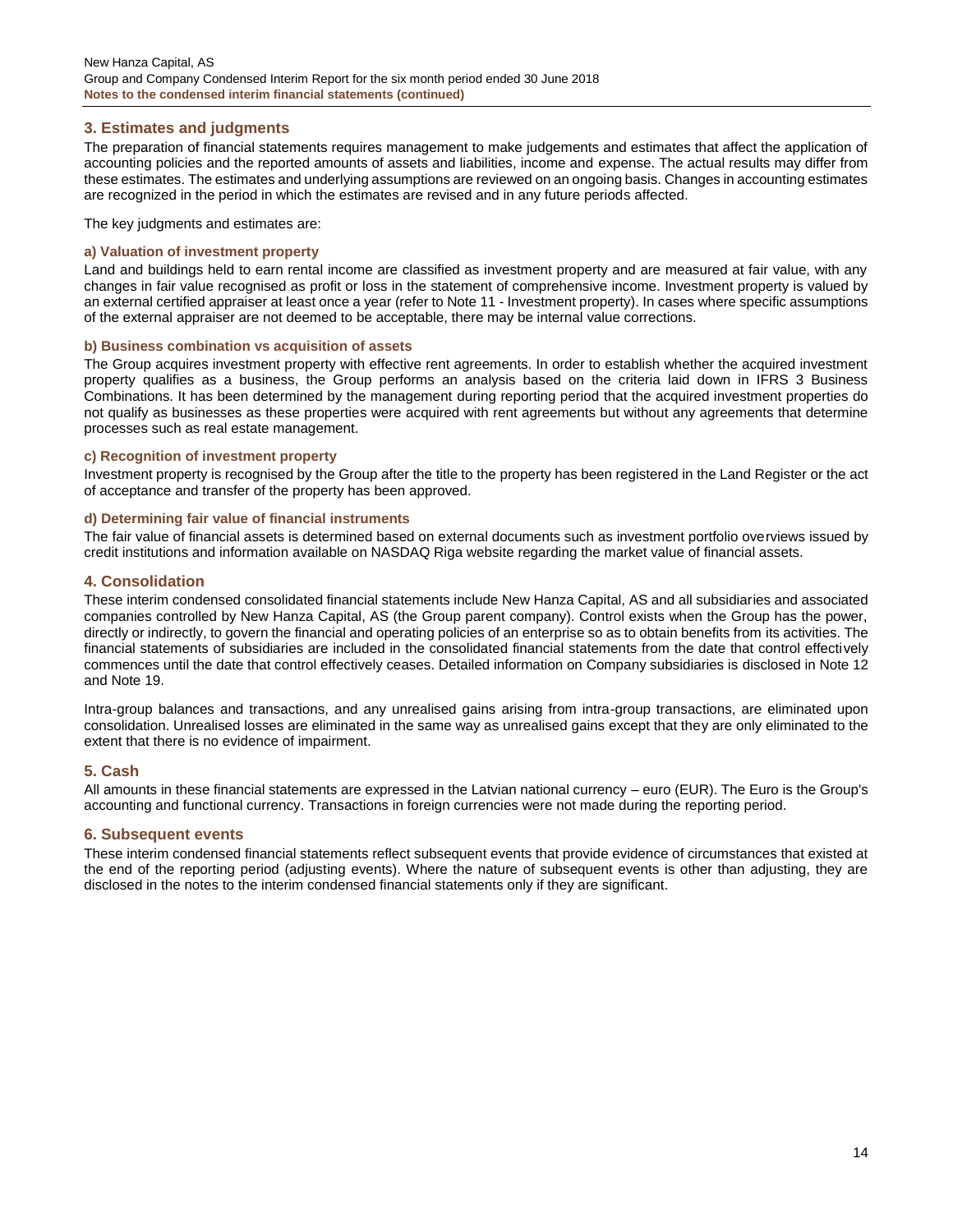| 7. Revenue                                   | <b>Group</b>   | <b>Group</b>   | <b>NHC</b>     | <b>NHC</b>     |
|----------------------------------------------|----------------|----------------|----------------|----------------|
|                                              | $01.01.2018 -$ | $01.01.2017 -$ | $01.01.2018 -$ | $01.01.2017 -$ |
|                                              | 30.06.2018     | 30.06.2017     | 30.06.2018     | 30.06.2017     |
|                                              | <b>EUR</b>     | <b>EUR</b>     | <b>EUR</b>     | <b>EUR</b>     |
| Income from lease and management of premises | 861 414        | 580 795        | 41 100         | 38 940         |
| Other revenue                                | 44 721         | 30 772         | 855 123        | 40 324         |
| Total                                        | 1 906 135      | 611 567        | 896 223        | 79 264         |

Revenue represents income generated during the reporting period from the Group's basic activities – lease and management of premises, net of value added tax.

#### **8. Operating expenses Group Group NHC NHC**

| $\sim$                             |                |                |                |                |
|------------------------------------|----------------|----------------|----------------|----------------|
|                                    | $01.01.2018 -$ | $01.01.2017 -$ | $01.01.2018 -$ | $01.01.2017 -$ |
|                                    | 30.06.2018     | 30.06.2017     | 30.06.2018     | 30.06.2017     |
|                                    | <b>EUR</b>     | <b>EUR</b>     | <b>EUR</b>     | <b>EUR</b>     |
| Maintenance of buildings           | 433 322        | 86 281         | 45             | 1863           |
| Transaction due diligence expenses | 163864         | 94 107         | 50 129         | 62 574         |
| Other operating expenses           | 182 364        | 21 789         | 7 717          | 731            |
| Personnel expenses                 | 81 432         | 13 906         | 81 432         | 13 906         |
| Total                              | 860 982        | 216 083        | 139 323        | 79 074         |

| 9. Administrative expenses    | Group          | <b>Group</b>   | <b>NHC</b>     | <b>NHC</b>     |
|-------------------------------|----------------|----------------|----------------|----------------|
|                               | $01.01.2018 -$ | $01.01.2017 -$ | $01.01.2018 -$ | $01.01.2017 -$ |
|                               | 30.06.2018     | 30.06.2017     | 30.06.2018     | 30.06.2017     |
|                               | <b>EUR</b>     | <b>EUR</b>     | <b>EUR</b>     | <b>EUR</b>     |
| Personnel expenses            | 97 178         | 109 654        | 97 178         | 109 654        |
| Professional services         | 78 348         | 41 606         | 25 988         | 28 114         |
| Other administrative expenses | 40 327         |                | 35 888         |                |
| <b>Total</b>                  | 215 853        | 151 260        | 159 054        | 137 768        |

| 10. Interest and similar expenses | <b>Group</b><br>$01.01.2018 -$<br>30.06.2018<br><b>EUR</b> | <b>Group</b><br>$01.01.2017 -$<br>30.06.2017<br><b>EUR</b> | <b>NHC</b><br>$01.01.2018 -$<br>30.06.2018<br><b>EUR</b> | <b>NHC</b><br>$01.01.2017 -$<br>30.06.2017<br><b>EUR</b> |
|-----------------------------------|------------------------------------------------------------|------------------------------------------------------------|----------------------------------------------------------|----------------------------------------------------------|
| Coupon payments for issued bonds  | 223 222                                                    | -                                                          | 223 222                                                  | $\overline{\phantom{a}}$                                 |
| Loan interest expenses            | 101 978                                                    | 69 326                                                     | 989                                                      | 3842                                                     |
| Kopā                              | 325 199                                                    | 69 3 26                                                    | 224 211                                                  | 3842                                                     |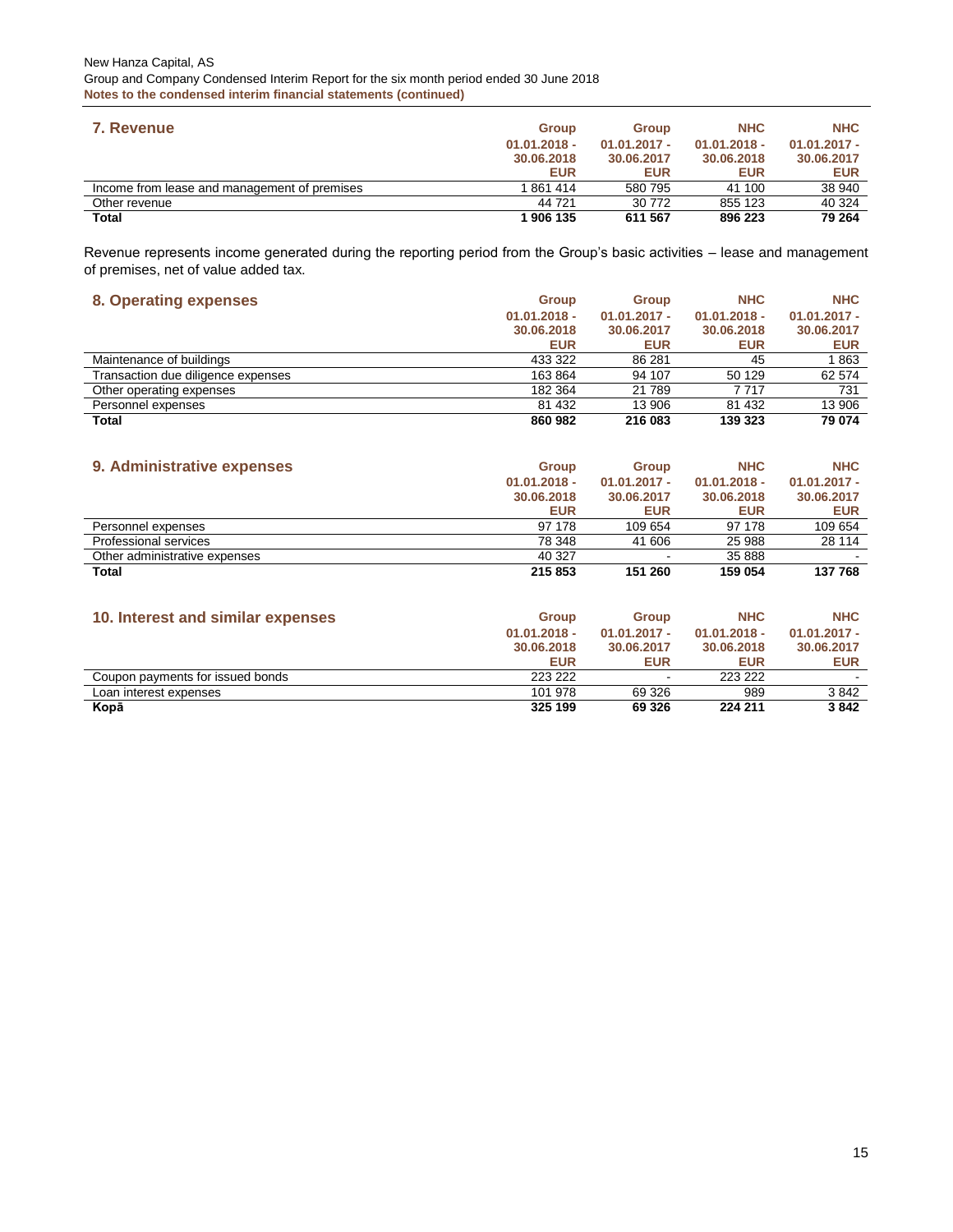## **11. Investment property**

| <b>Group</b>                                                                                    | <b>Investment property</b><br><b>EUR</b> |
|-------------------------------------------------------------------------------------------------|------------------------------------------|
| At 31 December 2016                                                                             | 13 143 000                               |
| Acquisition                                                                                     | 14 249 749                               |
| Revaluation result recognised in profit or loss as a gain on revaluation of investment property | 8 060 646                                |
| At 31 December 2017                                                                             | 35 453 395                               |
| Acquisition                                                                                     | 421 701                                  |
| At 30 June 2018                                                                                 | 35 875 096                               |
| <b>NHC</b>                                                                                      | <b>Investment property</b><br><b>EUR</b> |
| At 31 December 2016                                                                             | 748 000                                  |
| Revaluation result recognised in profit or loss as a gain on revaluation of investment property |                                          |
| At 31 December 2017                                                                             | 748 000                                  |
| At 30 June 2018                                                                                 | 748 000                                  |

The fair value of the Group's investment properties is measured in the fourth quarter of every year or more often if the Group becomes aware of material changes in the quality of long-term investments or a loss event. Fair values of investment properties may be determined also by reference to prior appraisals not older than 12 months from the valuation date.

#### **12. Investments in subsidiaries**

|                                                           | <b>EUR</b>  |
|-----------------------------------------------------------|-------------|
| <b>Balance as at 31.12.2016</b>                           | 2616362     |
| Contributions to other share capitals                     | 3 080 000   |
| Balance as at 31.12.2017                                  | 5 696 362   |
| Elimination of contributions to other share capitals      | (10000)     |
| Decrease in contributions to other share capitals         | (2 100 000) |
| Partial loss of contributions to subsidiary share capital | 723 638     |
| <b>Balance as at 30.06.2018</b>                           | 4 310 000   |

|                     |                     | <b>Investment carrying</b> |                          | <b>Profit/loss of the</b> |
|---------------------|---------------------|----------------------------|--------------------------|---------------------------|
|                     | Number of shares as | amount as at               | <b>Subsidiary equity</b> | subsidiary in the         |
| <b>Company name</b> | at 30,06,2018       | 30.06.2018                 | value as at 30,06,2018   | reporting period          |
|                     | %                   | <b>EUR</b>                 | <b>EUR</b>               | <b>EUR</b>                |
| NHC 1, SIA          | 100                 | 500 000                    | 688 917                  | 168 917                   |
| NHC 2, SIA          | 100                 | 2 000 000                  | 2 399 0 26               | 2059                      |
| NHC 3, SIA          | 100                 | 700 000                    | 2 007 221                | 212 594                   |
| NHC 4, SIA          | 100                 | 1 100 000                  | 3 279 913                | 179 913                   |
| NHC 6, SIA          | 100                 | 10 000                     | 2 5 2 3                  | (1 519)                   |
| Kopā                |                     | 4 310 000                  | 8 377 600                | 561 964                   |

|                     |                     | <b>Investment carrying</b> |                          | <b>Profit/loss of the</b> |
|---------------------|---------------------|----------------------------|--------------------------|---------------------------|
|                     | Number of shares as | amount as at               | <b>Subsidiary equity</b> | subsidiary in the         |
| <b>Company name</b> | at 31.12.2017       | 31.12.2017                 | value as at 31.12.2017   | reporting period          |
|                     | %                   | <b>EUR</b>                 | <b>EUR</b>               | <b>EUR</b>                |
| NHC 1, SIA          | 100                 | 1 276 362                  | 2 217 878                | 789 630                   |
| NHC 2, SIA          | 100                 | 2 000 000                  | 3 509 609                | 1 523 125                 |
| NHC 3, SIA          | 100                 | 300 000                    | 2 394 627                | 1 199 678                 |
| NHC 4, SIA          | 100                 | 1 100 000                  | 5 897 600                | 4 798 252                 |
| NHC 5, SIA          | 100                 | 10 000                     | (17 191)                 | (26 539)                  |
| NHC 6, SIA          | 100                 | 10 000                     | 4 0 4 2                  | (5306)                    |
| Kopā                |                     | 5 696 362                  | 14 006 565               | 8 278 840                 |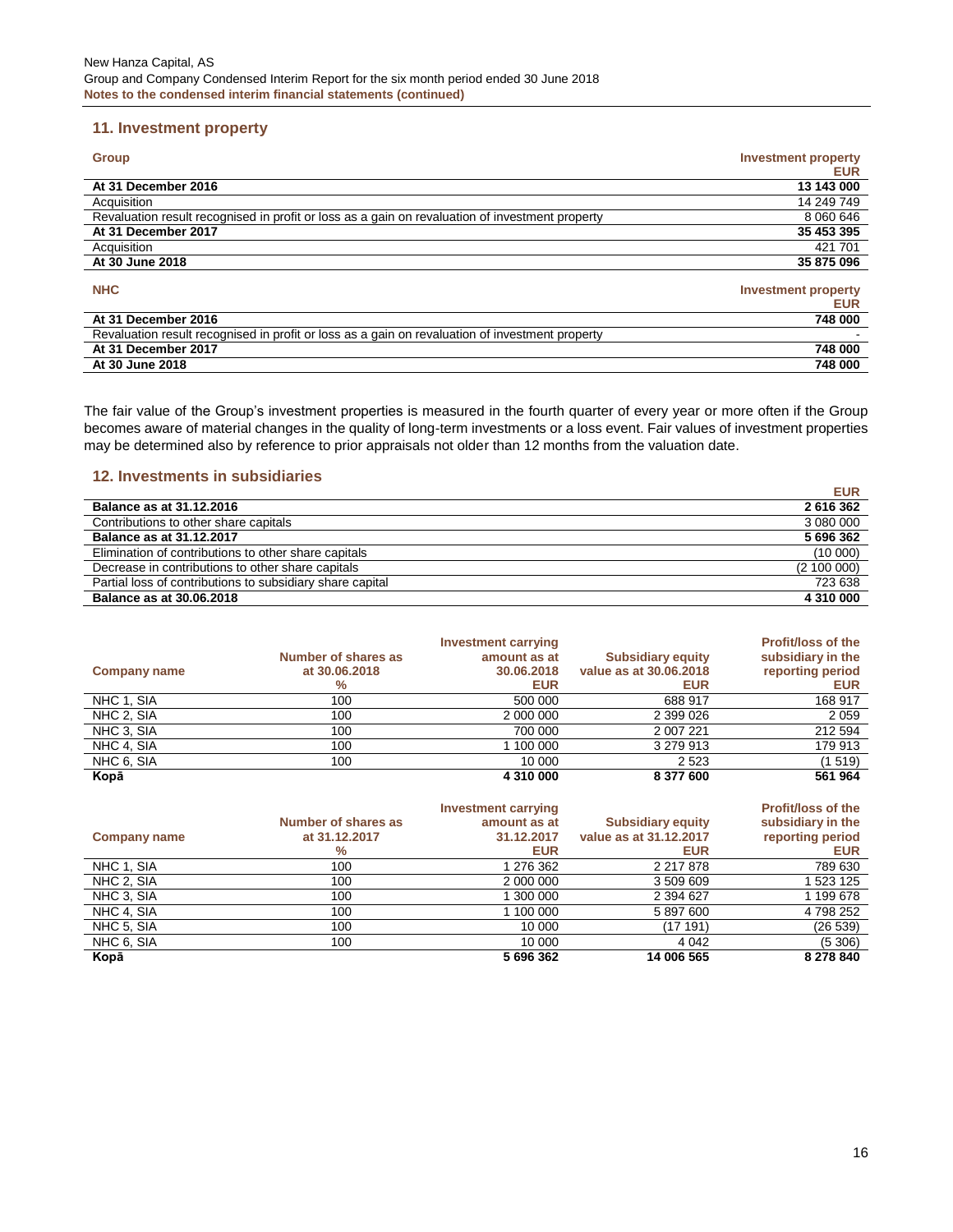### **13. Loans to subsidiaries**

|                              | <b>Group</b>             | <b>Group</b>             | <b>NHC</b>     | <b>NHC</b>               |
|------------------------------|--------------------------|--------------------------|----------------|--------------------------|
|                              | 30.06.2018               | 31.12.2017               | 30.06.2018     | 31.12.2017               |
|                              | <b>EUR</b>               | <b>EUR</b>               | <b>EUR</b>     | <b>EUR</b>               |
| Long term                    |                          |                          |                |                          |
| <b>Loans to subsidiaries</b> | $\blacksquare$           | -                        | $\blacksquare$ | 7734000                  |
| NHC 1, SIA                   |                          |                          |                | 387 000                  |
| NHC 2, SIA                   | $\overline{\phantom{a}}$ | $\overline{\phantom{a}}$ | ۰              | 6 445 000                |
| NHC 3. SIA                   | $\overline{\phantom{a}}$ | $\blacksquare$           | ۰              | 902 000                  |
| Short term                   |                          |                          |                |                          |
| <b>Loans to subsidiaries</b> | $\blacksquare$           | $\blacksquare$           | 17 461 120     | 4774 000                 |
| NHC 1, SIA                   | $\overline{\phantom{a}}$ | $\blacksquare$           | 2 068 877      |                          |
| NHC 2, SIA                   | $\overline{\phantom{a}}$ | $\blacksquare$           | 7612643        |                          |
| NHC 3, SIA                   | $\overline{\phantom{a}}$ | $\overline{\phantom{0}}$ | 1 502 000      | $\overline{\phantom{0}}$ |
| NHC 4, SIA                   | $\overline{\phantom{a}}$ | $\blacksquare$           | 6 277 600      | 4 744 000                |
| NHC 5, SIA                   | -                        | $\blacksquare$           |                | 30 000                   |
| <b>Total</b>                 | $\blacksquare$           | $\overline{\phantom{0}}$ | 17 461 120     | 12 508 000               |

Loans to related companies include loans to subsidiaries disclosed as credit lines. The loans are unsecured.

### **14. Other assets**

|                                  | <b>Group</b> | <b>Group</b> | <b>NHC</b> | <b>NHC</b> |
|----------------------------------|--------------|--------------|------------|------------|
|                                  | 30.06.2018   | 31.12.2017   | 30.06.2018 | 31.12.2017 |
|                                  | <b>EUR</b>   | <b>EUR</b>   | <b>EUR</b> | <b>EUR</b> |
| Prepayments                      |              |              |            |            |
| Accrued income                   | 157 168      | 156 871      |            |            |
| Deferred expeses                 | 167 456      | 84 197       | 48 137     | 45 218     |
| Loans to other related companies | 100 000      |              | 100 000    |            |
| Taxes                            | 34 964       | 39 543       | 14 534     | 14 371     |
| Other assets                     |              | 6975         | -          |            |
| <b>Total</b>                     | 459 588      | 287 586      | 162 673    | 59 589     |

## **15. Cash**

|                                                           | <b>Group</b> | <b>Group</b> | <b>NHC</b> | <b>NHC</b> |
|-----------------------------------------------------------|--------------|--------------|------------|------------|
|                                                           | 30.06.2018   | 31.12.2017   | 30.06.2018 | 31.12.2017 |
|                                                           | <b>EUR</b>   | <b>EUR</b>   | <b>EUR</b> | <b>EUR</b> |
| Balances on bank accounts: ABLV Bank, AS in liquidation * | 12 091 003   | 4 160 289    | 12 056 904 | 4 032 651  |
| Balances on bank accounts: Other                          | 2624450      | 58 890       | 552750     |            |
| Total                                                     | 14 715 453   | 4 219 179    | 12 609 654 | 4 032 651  |

\*The Board believes that that the funds in ABLV Bank, AS in liquidation accounts are fully recoverable.

### **16. Share capital**

|                                |      | <b>Group</b> |      | <b>Group</b> |      | <b>NHC</b> |      | <b>NHC</b> |
|--------------------------------|------|--------------|------|--------------|------|------------|------|------------|
|                                |      | 30.06.2018   |      | 31.12.2017   |      | 30.06.2018 |      | 31.12.2017 |
|                                | $\%$ | <b>EUR</b>   | $\%$ | <b>EUR</b>   | $\%$ | <b>EUR</b> | $\%$ | <b>EUR</b> |
| ABLV Bank, AS in liquidation   | 88   | 22 000 000   | 88   | 22 000 000   | 88   | 22 000 000 | 88   | 22 000 000 |
| PREMIUM FINANCE GROUP. SIA     |      | 500 000      | 6    | 500 000      |      | 500 000    |      | 500 000    |
| Cassandra Holding Company, SIA | 6    | 500 000      | 6    | 500 000      |      | 500 000    |      | 500 000    |
| <b>Total</b>                   |      | 25 000 000   |      | 25 000 000   |      | 25 000 000 |      | 25 000 000 |

As at 31 December 2017 share capital amounted to EUR 25 000 000 and consisted of 25 000 000 shares with nominal value of EUR 1. All shares are fully paid. As at 30 June 2018 the share capital amounts to EUR 25 000 000 representing 25 000 000 shares with nominal value of EUR 1. All shares are fully paid.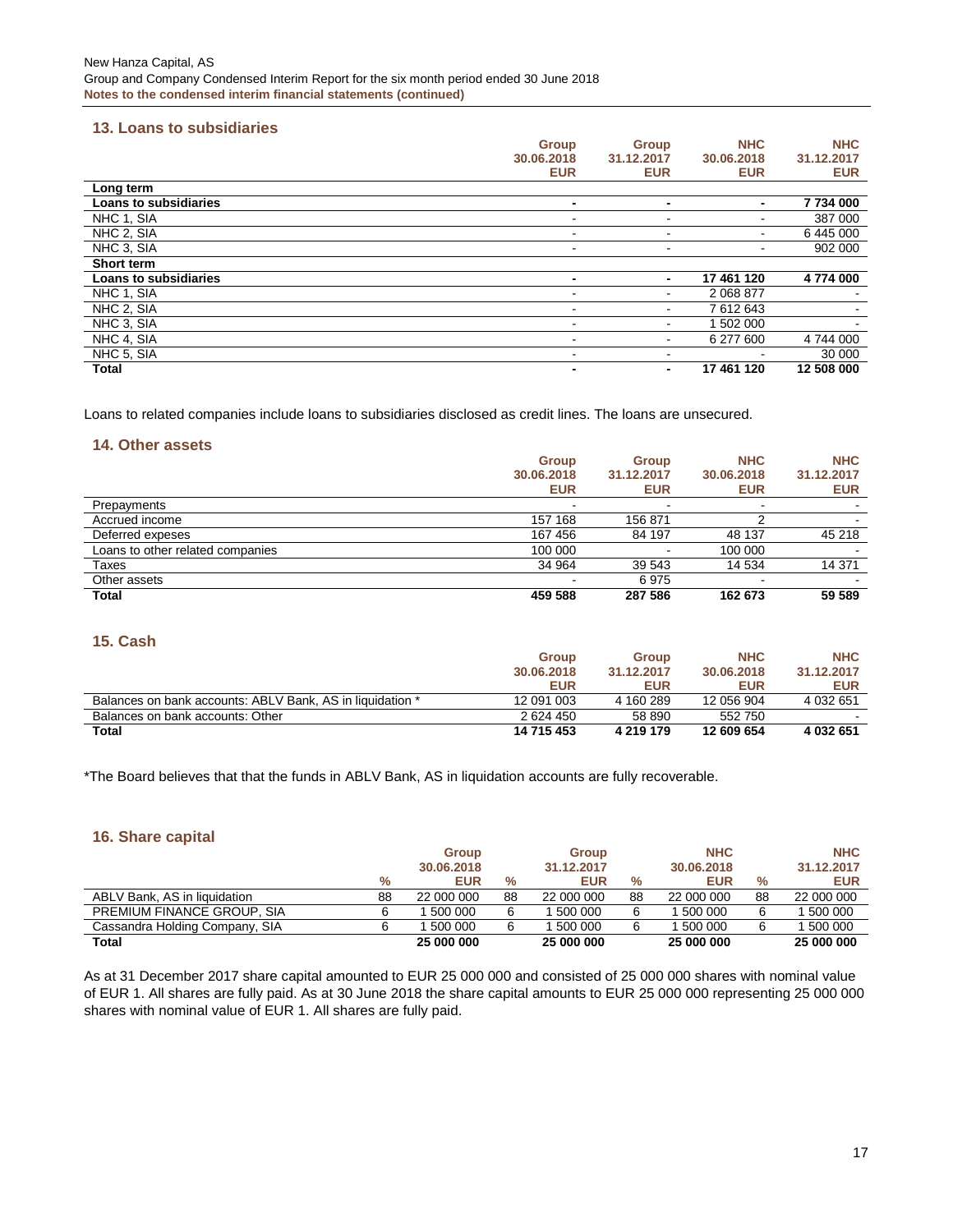## **17. Loans and bonds**

|                                                                 | <b>Group</b> | <b>Group</b> | <b>NHC</b> | <b>NHC</b> |
|-----------------------------------------------------------------|--------------|--------------|------------|------------|
|                                                                 | 30.06.2018   | 31.12.2017   | 30.06.2018 | 31.12.2017 |
|                                                                 | <b>EUR</b>   | <b>EUR</b>   | <b>EUR</b> | <b>EUR</b> |
| Long term loans from credit institutions                        | 10 430 454   | 8 046 159    |            | 435 238    |
| Issued debt securities (bonds)                                  | 9 414 004    | 9 414 004    | 9 414 004  | 9 414 004  |
| <b>Total long term loans</b>                                    | 19 844 458   | 17 460 163   | 9 414 004  | 9 849 242  |
| Short-term part of long-term loans from credit institutions     | 360 444      | 381 501      |            | 21914      |
| Short term part of issued debt securities (bonds)               | 585 996      | 585 996      | 585 996    | 585 996    |
| Accrued interest on long term loans                             |              | 11 522       |            | 324        |
| Accrued liabilities for coupon interest payments on issued debt | 81 666       | 103 444      | 81 666     | 103 444    |
| securities (bonds)                                              |              |              |            |            |
| <b>Total short-term-loans</b>                                   | 1028 106     | 1 082 463    | 667 662    | 711 678    |
| Total long and short term loans                                 | 20 872 564   | 18 542 626   | 10 081 666 | 10 560 920 |
|                                                                 |              |              |            |            |
| <b>Changes in loans</b>                                         | 30.06.2018   | 31.12.2017   | 30.06.2018 | 31.12.2017 |
| At the beginning of the reporting period                        | 18 542 626   | 4743827      | 10 560 920 | 479 025    |
| Loans received                                                  | 3 000 000    | 4 000 000    |            |            |
| Loans repaid                                                    | 636 762      | 316 167      | 457 152    | 21 592     |
| Changes in accrued loan and coupon interest liabilities         | (33 300)     | 114 966      | (22 102)   | 103 487    |
| Debt securities (bonds) issued                                  |              | 10 000 000   |            | 10 000 000 |
| At the end of the reporting period                              | 20 872 564   | 18 542 626   | 10 081 666 | 10 560 920 |
| Loans by category of lender                                     | 30.06.2018   | 31.12.2017   | 30.06.2018 | 31.12.2017 |
| Related credit institutions                                     | 4 123 898    | 4 631 329    |            | 457 476    |
| Other credit institutions                                       | 6 667 000    | 3807853      |            |            |
| Debt securities (bonds) issued                                  | 10 081 666   | 10 103 444   | 10 081 666 | 10 103 444 |
| <b>Total loans</b>                                              | 20 872 564   | 18 542 626   | 10 081 666 | 10 560 920 |
| <b>Loans by maturity</b>                                        | 30.06.2018   | 31.12.2017   | 30.06.2018 | 31.12.2017 |
| < 1 year (short term part of long term loans)                   | 1 028 106    | 1 082 463    | 667 662    | 711 678    |
| $1 - 5$ years                                                   | 19 844 458   | 17 460 163   | 9 414 004  | 9849242    |
| > 5 years                                                       |              |              |            |            |
| <b>Total loans</b>                                              | 20 872 564   | 18 542 626   | 10 081 666 | 10 560 920 |

Loan agreements specify that the interest coverage ratio and the LTV ratio should be calculated on a quarterly basis. The Group companies comply with the thresholds set for these ratios and the loan covenants.

\* The bonds were issued in EUR and the total nominal value of the issue was EUR 10 000 000, the nominal value of a bond is EUR 1 000. The annual interest rate is fixed at 4.9% and coupon payments are made twice a year. Initial placement price: 100% of the face value. The issue date is 16 October 2017, and the maturity date is 16 October 2022. The issuer may exercise the call option prematurely. On 19 October 2017, the bonds were admitted to the regulated market —the Baltic Bond List of Nasdaq Riga (ISIN LV0000802312).

#### **18. Other liabilities**

|                                         | <b>Group</b> | <b>Group</b> | <b>NHC</b> | <b>NHC</b> |
|-----------------------------------------|--------------|--------------|------------|------------|
|                                         | 30.06.2018   | 31.12.2017   | 30.06.2018 | 31.12.2017 |
|                                         | <b>EUR</b>   | <b>EUR</b>   | <b>EUR</b> | <b>EUR</b> |
| Long term                               |              |              |            |            |
| Security deposits received from tenants | 86 854       | 86 854       |            |            |
| <b>Short term</b>                       |              |              |            |            |
| Security deposits received from tenants | 303 562      | 224 657      | 34 861     | 14 200     |
| Advance payments received               | 20 661       |              |            |            |
| <b>Total</b>                            | 411 077      | 311 511      | 34 861     | 14 200     |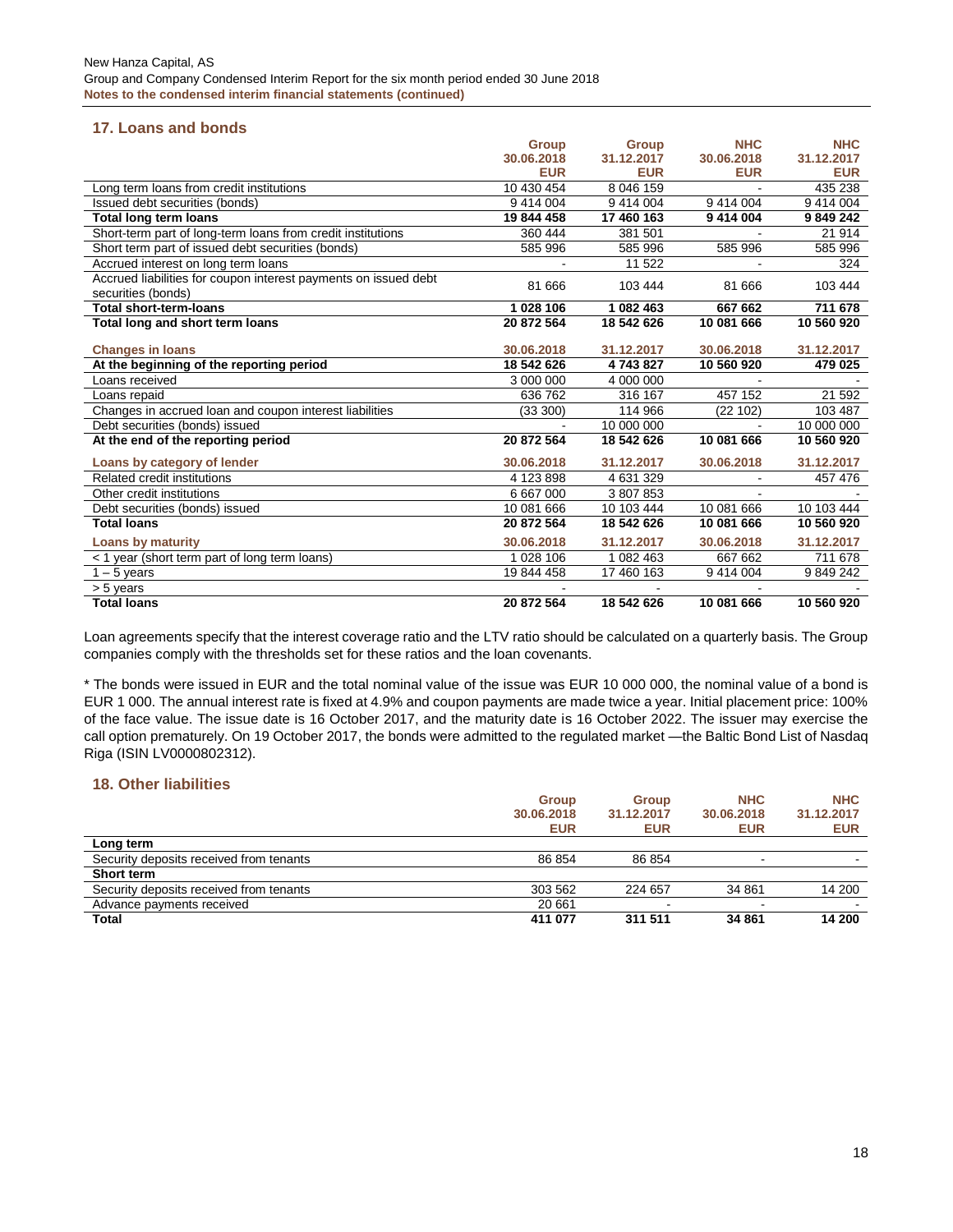#### **19. Operating segments**

The operating activities of the Group are analysed by the Board of the Company on the level of individual group companies. The operating income represents revenue generated from lease of premises and management services.

The subsidiaries do not employ any staff and professional services are outsourced. The Company has agreements in place with its subsidiaries concerning management services. These management services include strategic management, day-to-day management and supervision of investments. Compensation for the management services is set on an arm's length basis.

| <b>Assets</b>                       | 30.06.2018   | 31.12.2017   |
|-------------------------------------|--------------|--------------|
|                                     | <b>EUR</b>   | <b>EUR</b>   |
| <b>NHC</b>                          | 39 630 397   | 35 454 711   |
| NHC <sub>1</sub>                    | 7 039 623    | 6 950 207    |
| NHC <sub>2</sub>                    | 10 603 741   | 10 334 866   |
| NHC <sub>3</sub>                    | 7 348 549    | 7 297 145    |
| NHC <sub>4</sub>                    | 12 833 970   | 10 659 790   |
| Other                               | 4 0 3 9      | 33 239       |
| Eliminated intra-group transactions | (22 117 171) | (18 367 124) |
| Total                               | 55 224 442   | 52 362 834   |

| <b>Liabilities</b>                  | 30.06.2018<br><b>EUR</b> | 31.12.2017<br><b>EUR</b> |
|-------------------------------------|--------------------------|--------------------------|
| <b>NHC</b>                          | 10 217 817               | 10 817 466               |
| NHC <sub>1</sub>                    | 6 350 706                | 4 732 329                |
| NHC <sub>2</sub>                    | 8 204 715                | 6 825 257                |
| NHC <sub>3</sub>                    | 5 341 328                | 4 902 518                |
| NHC <sub>4</sub>                    | 9 5 5 4 0 5 7            | 4762190                  |
| Other                               | 1516                     | 39 595                   |
| Eliminated intra-group transactions | (17925877)               | (12 670 762)             |
| <b>Total</b>                        | 21 744 262               | 19 408 593               |

#### **Profit or Loss Statement for the period 01.01.2018- 30.06.2018**

|                                                                               |            |                  |                  |                  |                  |                | <b>Eliminated</b><br>upon<br>consolida- |              |
|-------------------------------------------------------------------------------|------------|------------------|------------------|------------------|------------------|----------------|-----------------------------------------|--------------|
|                                                                               | <b>NHC</b> | NHC <sub>1</sub> | NHC <sub>2</sub> | NHC <sub>3</sub> | NHC <sub>4</sub> | <b>Other</b>   | tion                                    | <b>Total</b> |
| Net sales (external)                                                          | 85 821     | 249 174          | 632 857          | 361 412          | 576 871          |                |                                         | 1 906 135    |
| Net sales (internal)                                                          | 810 402    |                  |                  |                  |                  | $\blacksquare$ | (810 402)                               |              |
| Operating expenses                                                            | (139 323)  | (12 377)         | (371637)         | (60 890)         | (239 860)        | (36 895)       |                                         | (860982)     |
| <b>Gross profit</b>                                                           | 756 900    | 236 797          | 261 220          | 300 522          | 337 011          | (36 895)       | (810 402)                               | 1 045 153    |
| Selling costs                                                                 |            |                  | (4000)           |                  |                  |                |                                         | (4 000)      |
| Administrative expenses                                                       | (159 054)  | (22 456)         | (56 148)         | (25 256)         | (36944)          | (2759)         | 86 764                                  | (215 853)    |
| Other operating income                                                        | 14 984     |                  | 11715            |                  | 1 3 9 0          | $\sim$         | (6793)                                  | 21 29 6      |
| Other operating expenses                                                      | (47 097)   | (2425)           | (65 922)         | (2645)           | (1529)           | $\sim$         | $\blacksquare$                          | (119618)     |
| Other interest received and<br>similar income                                 | 325 694    |                  |                  |                  |                  | ٠              | (267 393)                               | 58 301       |
| Interest paid and similar<br>expenses                                         | (224 211)  | (42999)          | (144521)         | (60026)          | (120015)         | (820)          | 267 393                                 | (325 199)    |
| Dividends received from<br>subsidiaries                                       | 4 108 120  |                  |                  |                  |                  | ۰.             | (4108120)                               |              |
| Income from a partial loss<br>of contributions to<br>subsidiary share capital |            |                  |                  |                  |                  |                | 66 146                                  | 66 146       |
| Profit/(loss) before taxes                                                    | 4775336    | 168 917          | 2 3 4 4          | 212 595          | 179 913          | (40 474)       | (4 772 405)                             | 526 226      |
| <b>CIT</b>                                                                    |            |                  | (285)            | (1)              |                  |                |                                         | (286)        |
| (Loss) / profit of the<br>reporting period                                    | 4775336    | 168 917          | 2059             | 212 594          | 179 913          | (40 474)       | (4 772 405)                             | 525 940      |